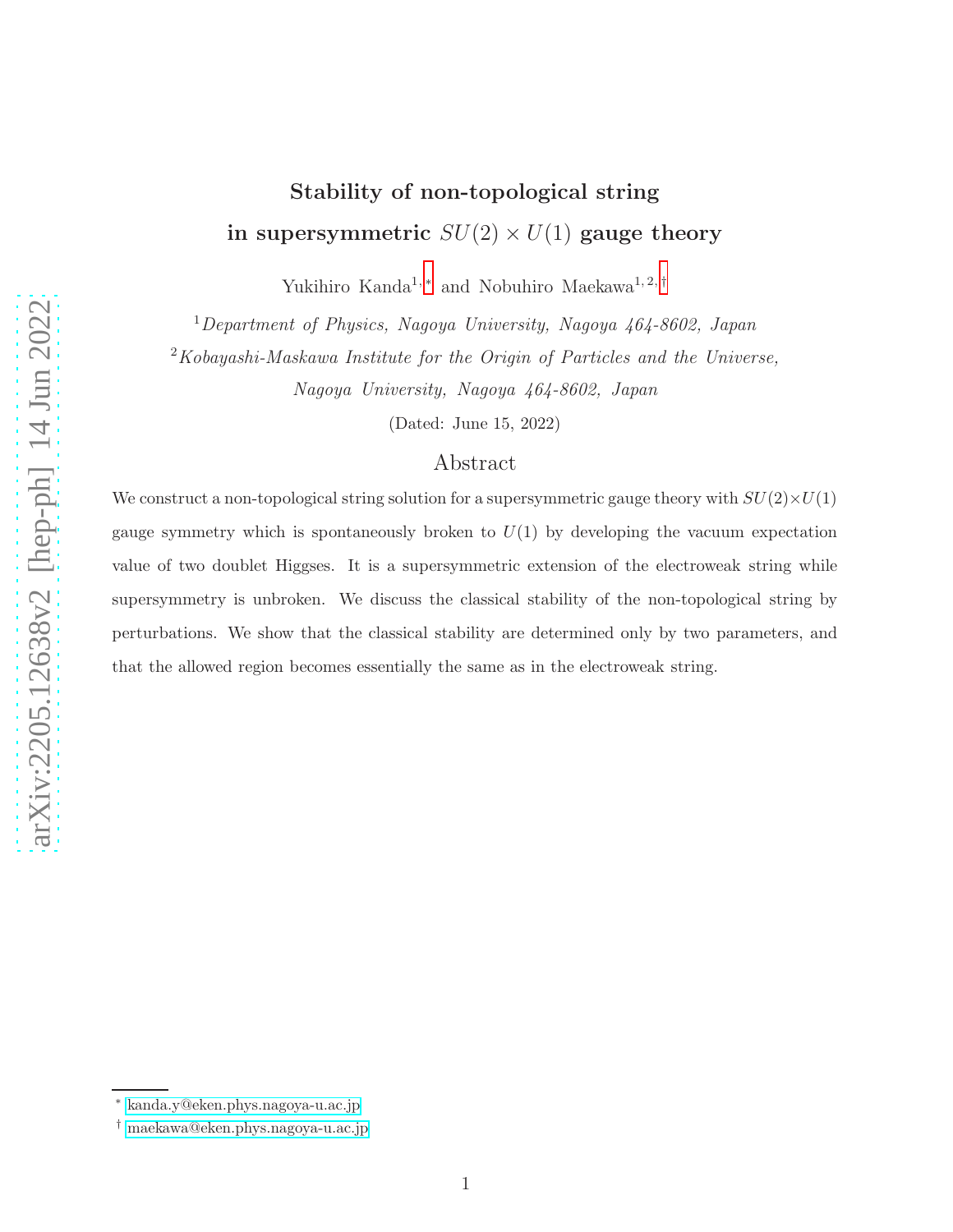# I. INTRODUCTION

Since the gravitational waves from black hole mergers were observed at LIGO[\[1\]](#page-15-0), examining various models on elementary particle physics by primordial gravitational waves have been actively discussed[\[2](#page-15-1)[–5](#page-15-2)]. One of them is to obtain evidence of symmetry breaking by observing gravitational waves from cosmic strings $[4, 5]$  $[4, 5]$ , which are produced during symmetry breaking[\[6,](#page-15-4) [7\]](#page-15-5). Recently, NANOGrav experiment reported the candidate of gravitational waves[\[8](#page-15-6)], which is consistent with the signal of gravitational waves from cosmic strings[\[9](#page-15-7)[–11\]](#page-15-8). This signal suggests the symmetry breaking scale is aound  $10^{14-16}$  GeV[\[11,](#page-15-8) [12\]](#page-15-9). \* Therefore, cosmic strings research becomes increasingly important.

However, most of studies on cosmic strings are concerned with topological strings, such as the Nielsen-Olesen strings $[15]$  and  $\mathbb{Z}_2$  strings $[16]$  $[16]$ , whose stability is guaranteed by topology of the vacuum and few are concerned with non-topological strings[\[17](#page-16-2), [18\]](#page-16-3) which are quantumly unstable. One of the most commonly studied non-topological strings is the electroweak string[\[17](#page-16-2)], which had been discussed to be produced in breaking the electroweak symmetry  $SU(2)_L \times U(1)_Y$  in the standard model (SM). The idea of the electroweak string has been proposed in Ref. [\[19\]](#page-16-4) by Nambu, and the realistic solution as a cosmic string in the electroweak phase transition has been shown in Ref. [\[20](#page-16-5)] by Vachaspati. The classical stability is determined only by two parameters, the Weinberg angle  $\sin \theta_W$  and the ratio of Higgs mass to Z boson mass  $\beta \equiv m_H^2/m_Z^2$ , and the parameter region, in which the electroweak string becomes classically stable, has been numerically calculated in Ref. [\[21,](#page-16-6) [22\]](#page-16-7). Unfortunately, the electroweak string becomes unstable even classically with the measured parameters in the SM. However, this is not the case for the models beyond the SM, in which the parameters have not been measured yet.

In this paper, we examine a non-topological string in the supersymmetric (SUSY)  $SU(2) \times$  $U(1)$  gauge theory. This is nothing but a SUSY extension of the electroweak string, while the SUSY breaking is neglected because we consider the physics at much higher scale than the electroweak scale such as the grand unified theories with  $SO(10)$  [\[23](#page-16-8)[–26](#page-16-9)] or E6 [\[27](#page-16-10)[–30\]](#page-16-11) unified group. We just embed the electroweak string configuration into the SUSY  $SU(2) \times U(1)$ gauge theory which has two doublet Higgs multiplets. We will show that the stability of this non-topological string can be determined only by two parameters, which are essentially the

<sup>∗</sup> The tension between NANOGrav and PPTA observation[\[13\]](#page-15-10) is known in the disscussion of gravitational waves from simple topological string. Several ideas to avoid this tension have been discussed[\[10,](#page-15-11) [14\]](#page-15-12).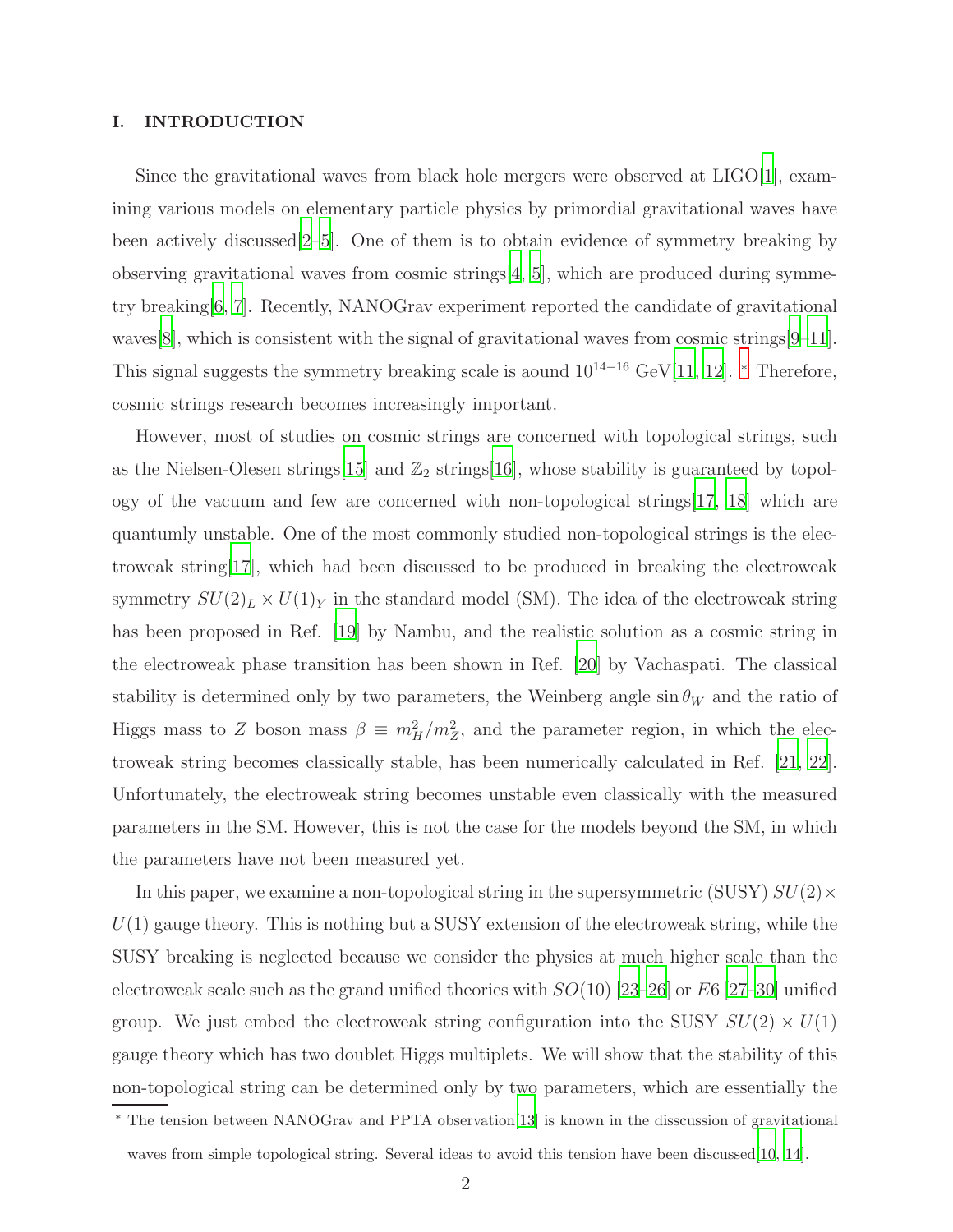same as in the electroweak string. It is obvious that the dangerous mode, which determine the allowed parameter region in the electroweak string, exists also in this SUSY extension of the electroweak string. Therefore, there is no possibility to expand the allowed parameter region. The question is whether the allowed region becomes smaller or not. We will show that the allowed region of this non-topological string is the same as that of the electroweak string. Actually, we will show that all other modes do not destabilize the non-topological string. This is the main result of this paper.

In section 2, we review the electroweak string which can be constructed by embedding the Nielsen-Olesen string into the  $SU(2) \times U(1)$  gauge theory. The classical stability conditions are reminded. In section 3, we construct the non-topological string by imposing the similar ansatz to the electroweak string on the SUSY  $SU(2) \times U(1)$  gauge theory with two doublet Higgs multiplets. In section 4, we study the classical stability conditions of the non-topological string. The summary and discussion are devoted in section 5.

# II. REVIEW OF ELECTROWEAK STRING

First, we will review the electroweak string since we will discuss the SUSY extension of it. The electroweak string can be constructed in a gauge theory with  $SU(2)_L \times U(1)_Y$ gauge symmetry which is spontaneously broken by developing the vacuum expectation value (VEV) of a doublet Higgs. This theory is similar to the standard model.

#### A. Brief review of Nielsen-Olesen string

First of all, we review the Nielsen-Olesen string  $[15]$  $[15]$  which is constructed in an  $U(1)$  gauge theory because the electroweak string can be constructed by embedding the Nielsen-Olesen string into  $SU(2)_L \times U(1)_Y$  gauge theory.

Let us consider an  $U(1)$  gauge theory with a charged complex scalar  $\phi(x)$  whose Lagrangian  $\mathcal L$  is given as

$$
\mathcal{L} = -\frac{1}{4} F_{\mu\nu} F^{\mu\nu} + (D_{\mu}\phi)^* D^{\mu}\phi - V(\phi), \tag{1}
$$

where  $F_{\mu\nu}$  is the field strength of the  $U(1)$  gauge field  $A_{\mu}(x)$  and

$$
D_{\mu}\phi \equiv \partial_{\mu}\phi - ieA_{\mu}\phi. \tag{2}
$$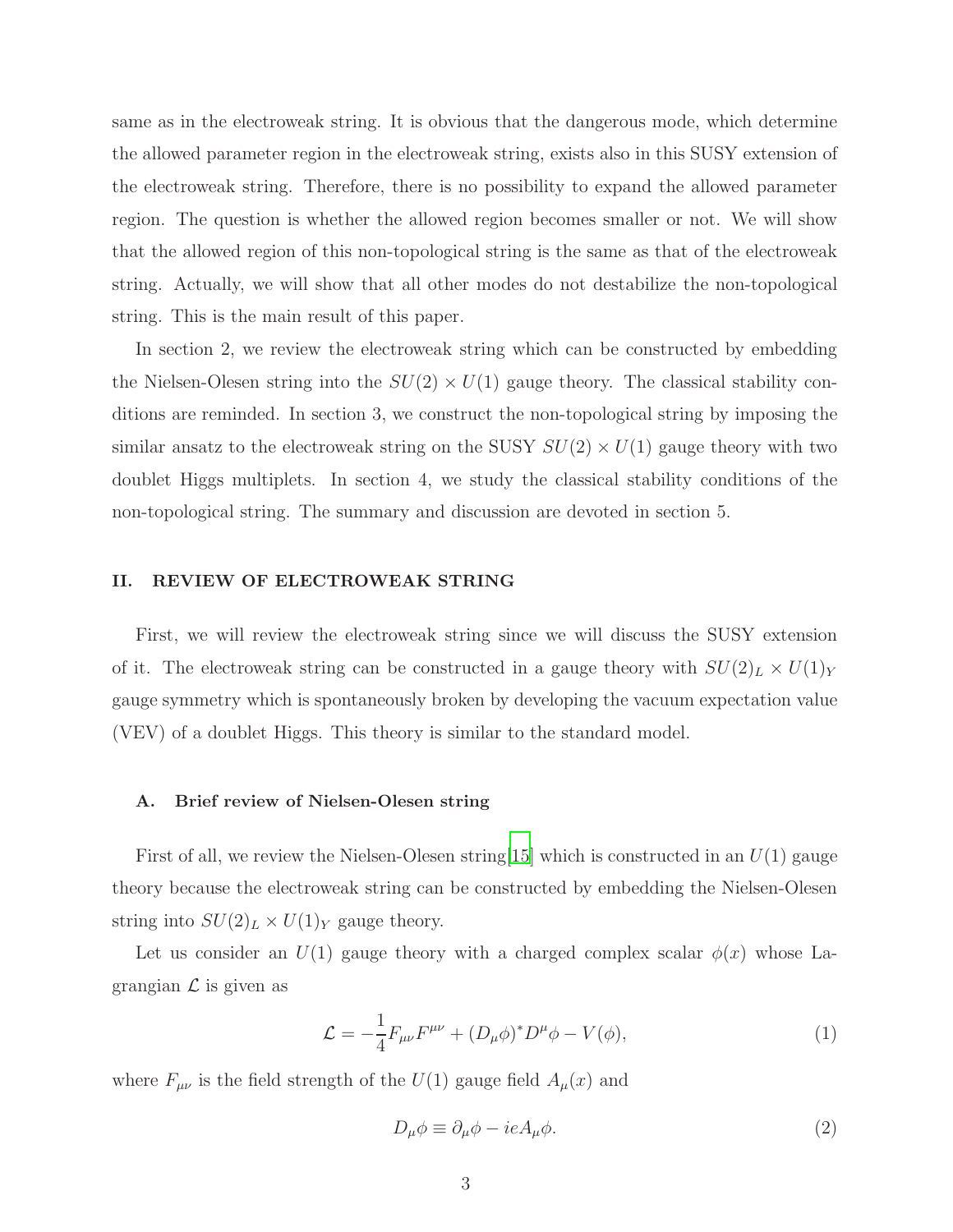Here, e is the  $U(1)$  gauge coupling constant and the potential  $V(\phi)$  is written by

$$
V(\phi) = \lambda \left(\phi^* \phi - \frac{v^2}{2}\right)^2 \qquad (\lambda > 0, v > 0). \tag{3}
$$

Without loss of generality, the global minimum of the potential is given as

$$
\phi_v(x) = \frac{v}{\sqrt{2}},\tag{4}
$$

which becomes classical solution of the equations of motion with

$$
A_{v\mu}(x) = 0.\t\t(5)
$$

These give the minimum value of the energy of this system. Actually, the energy for static solutions is given as

$$
E = \int d^3x \left[ \frac{1}{4} F_{ij} F_{ij} + (D_i \phi)^* D_i \phi + V(\phi), \right]
$$
 (6)

and the above solution give the minimum energy  $E = 0$ .

Let us explain another stable and static classical solution with  $E > 0$ , which was found by Nielsen and Olesen[\[15](#page-16-0)]. The solutions with the translational symmetry in z direction are

$$
\phi_s(x) = f(r)e^{in\theta} \qquad (n \in \mathbb{Z}\backslash\{0\})
$$
\n<sup>(7)</sup>

$$
\vec{A}_s(x) = \frac{na(r)}{r} \vec{e}_\theta,\tag{8}
$$

where  $f(r)$  and  $a(r)$  are real valued functions of r with the following boundary conditions:

$$
f(0) = a(0) = 0
$$
\n(9)

<span id="page-3-1"></span><span id="page-3-0"></span>
$$
f(\infty) = \frac{v}{\sqrt{2}}, \qquad a(\infty) = \frac{1}{e}.
$$
 (10)

Here, we use cylindrical coordinates  $(r, \theta, z)$  whose unit vectors are  $(\vec{e}_r, \vec{e}_\theta, \vec{e}_z)$ . The equations of motion are given by

$$
f''(r) + \frac{f'(r)}{r} - n^2 \frac{f(r)}{r^2} (1 - ea(r))^2 + 2\lambda \left(\frac{v^2}{2} - f^2(r)\right) f(r) = 0,
$$
 (11)

$$
a''(r) - \frac{a'(r)}{r} + 2en f^{2}(r) (1 - ea(r)) = 0,
$$
\n(12)

where  $f'(r) \equiv \frac{d}{dr} f(r)$ . Note that satisfying the equations of motion is a necessary condition to obtain stable solutions. These are the Nielsen-Olesen string solutions.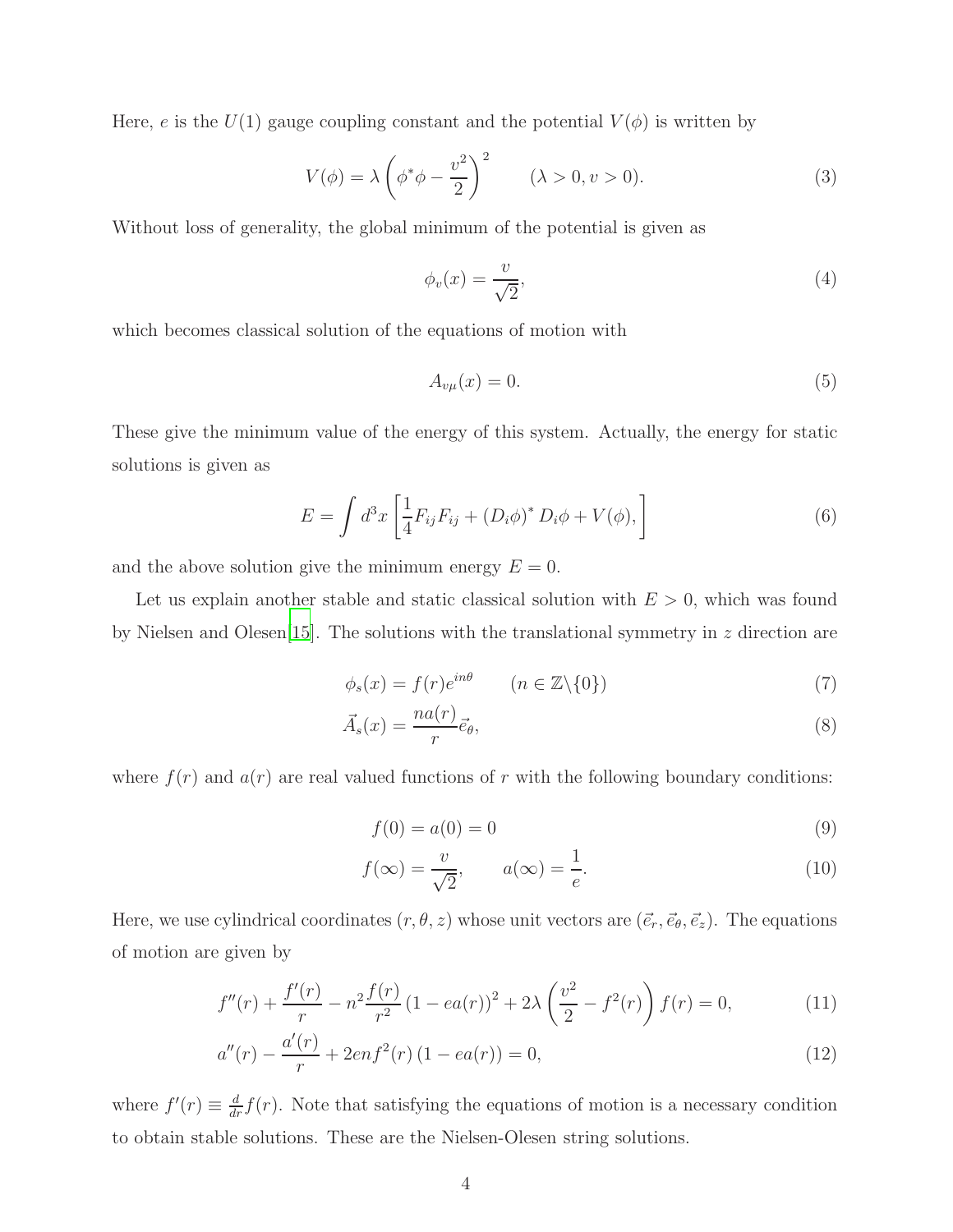It is guaranteed by topological feature of the moduli space that the Nielsen-Olesen string solutions do not decay to the global minimum. Generally, if the first homotopy group to the moduli of the breaking  $G \to H$ ,  $\pi_1(G/H)$ , is non-trivial, a stable string solution appears. The first homotopy group of the breaking  $U(1) \rightarrow \times$  becomes non-trivial as  $\pi_1(U(1)) = \mathbb{Z}$ . A string whose stability is guaranteed by topology is called a topological string, while the stability of a non-topological string is not guaranteed by topology, i.e., the first homotopy group to the moduli becomes trivial as  $\pi_1(G/H) = 1$ .

#### B. Electroweak string

One of the most interesting examples of non-topological strings is the electroweak string, which may appear in breaking  $SU(2) \times U(1) \rightarrow U(1)$  by a doublet Higgs, although any topological strings cannot appear, i.e.,  $\pi_1(SU(2) \times U(1)/U(1)) = 1$ . The stability of the electroweak string has been discussed in Ref. [\[21](#page-16-6), [22](#page-16-7)], and unfortunately, for the measured parameters in the SM, the electroweak string becomes unstable.

However, this may not the case for the models beyond the standard model. Therefore, the produced string produces gravitational waves which may be observed in near future.

In this subsection, we will review the electroweak string briefly. First, let us consider the  $SU(2)_L \times U(1)_Y$  gauge theory with a doublet Higgs with  $U(1)_Y$  charge 1/2, whose Lagrangian is given as

$$
\mathcal{L} = -\frac{1}{4} W^{a}_{\mu\nu} W^{a\mu\nu} - \frac{1}{4} F_{\mu\nu} F^{\mu\nu} + (D_{\mu} H)^{\dagger} D^{\mu} H + \mu^{2} H^{\dagger} H - \lambda (H^{\dagger} H)^{2}, \tag{13}
$$

where  $W_{\mu\nu}^a$  and  $F_{\mu\nu}$  are the field strengths of  $SU(2)_L$  and  $U(1)_Y$ , respectively. The moduli space of H becomes

<span id="page-4-0"></span>
$$
\mathcal{V}_{EW} = \left\{ H \middle| H^{\dagger} H = \frac{\mu^2}{2\lambda} \equiv \frac{v^2}{2} \right\},\tag{14}
$$

where  $v > 0$ . Since  $\pi_1(\mathcal{V}_{EW})$  is trivial, a topological string does not appear in this model.

When the VEV of  $H$  becomes

$$
H = \begin{pmatrix} 0 \\ \frac{v}{\sqrt{2}} \end{pmatrix},\tag{15}
$$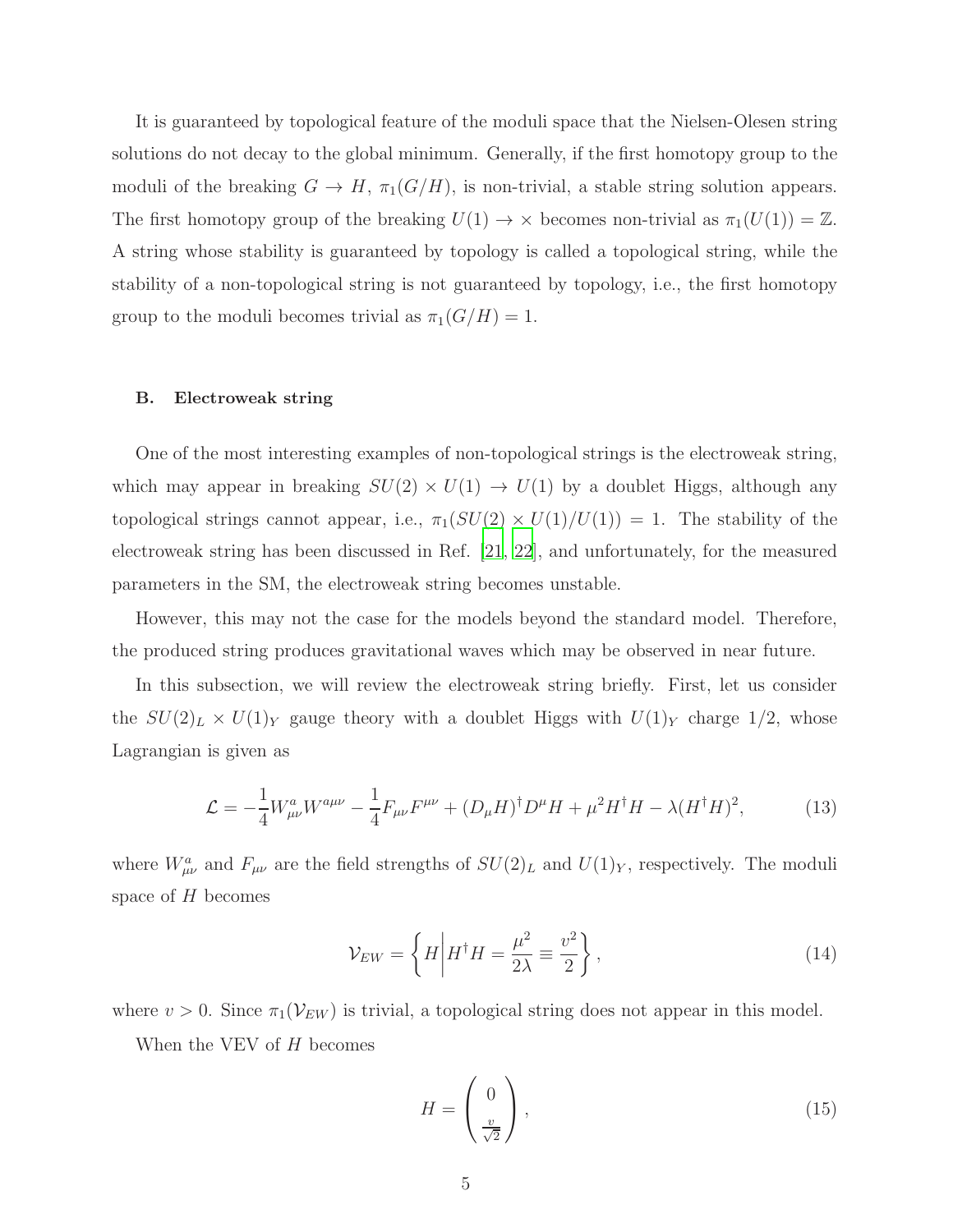the kinetic term of the Higgs field gives the mass terms of the gauge fields as

$$
(D_{\mu}H)^{\dagger}D^{\mu}H \supset \left(0 \frac{v}{\sqrt{2}}\right) \left(gW_{\mu}^{a} \frac{\sigma^{a}}{2} + g'B_{\mu} \frac{1}{2}\right)^{2} \left(\frac{0}{v^{2}}\right)
$$
  

$$
= \frac{v^{2}}{2} \left[\frac{g^{2}}{4}W_{\mu}^{a}W^{a\mu} - \frac{gg'}{2}W_{\mu}^{3}B^{\mu} + \frac{g'^{2}}{4}B_{\mu}B^{\mu}\right]
$$
  

$$
= \frac{g^{2}v^{2}}{8}W_{\mu}^{\bar{a}}W^{\bar{a}\mu} + \frac{\alpha^{2}v^{2}}{8} \left(\frac{g}{\alpha}W_{\mu}^{3} - \frac{g'}{\alpha}B_{\mu}\right) \left(\frac{g}{\alpha}W^{3\mu} - \frac{g'}{\alpha}B^{\mu}\right) \qquad (\bar{a} = 1, 2),
$$
  
(16)

where g and g' are the gauge coupling constants of  $SU(2)_L$  and  $U(1)_Y$ , respectively,  $\alpha \equiv$  $\sqrt{g^2 + g'^2}$ , and  $\sigma^a/2$  are generators of  $SU(2)_L$ . The W boson and the Z boson as  $Z \equiv$  $\cos \theta_W W_\mu^3 - \sin \theta_W B_\mu$  obtain the masses  $gv/2$  and  $\alpha v/2$ , respectively. Here  $\cos \theta_W = g/\alpha$ . On the other hand, the photon,  $A_{\mu} = \sin \theta_W W_{\mu}^3 + \cos \theta_W B_{\mu}$ , remains massless, which is the gauge field corresponding to unbroken  $U(1)_{EM}$ .

Let us consider  $U(1)<sub>L</sub>$  whose generator is  $\sigma_3/2$ , instead of  $SU(2)<sub>L</sub>$ . The VEV of Higgs breaks  $U(1)_L \times U(1)_Y = U(1)_Z \times U(1)_{EM}$  into  $U(1)_{EM}$ . Since the first homotopy group for this breaking is non-trivial, a topological string appears. This is nothing but the Nielsen-Olesen string for  $U(1)_Z$  gauge theory with gauge coupling constant  $-\alpha/2$ . When this Nielsen-Olesen string solution is embedded in the  $SU(2)_L \times U(1)_Y$  gauge theory as

$$
H(x) = \begin{pmatrix} 0 \\ \phi_s(x) \end{pmatrix}, \qquad Z_{\mu}(x) = A_{s\mu}(x)
$$
  

$$
A_{\mu}(x) = W_{\mu}^{\bar{a}}(x) = 0,
$$
 (17)

these satisfy the equations of motion. This is the electroweak string solution.

#### C. Stability of electroweak string

Although the electroweak string becomes a classical solution, it is not obvious that this solution is classically stable or not. The stability can be determined by the presence or absence of perturbation modes which make the energy lower.

Let us consider the perturbations from the  $n = 1$  electroweak string

<span id="page-5-0"></span>
$$
H(x) = \begin{pmatrix} 0 \\ f(r)e^{i\theta} \end{pmatrix}, \qquad Z_0(x) = 0, \quad \vec{Z}(x) = -\frac{z(r)}{r}\vec{e}_{\theta}
$$
  
\n
$$
A_{\mu}(x) = W^{\bar{a}}_{\mu}(x) = 0
$$
\n(18)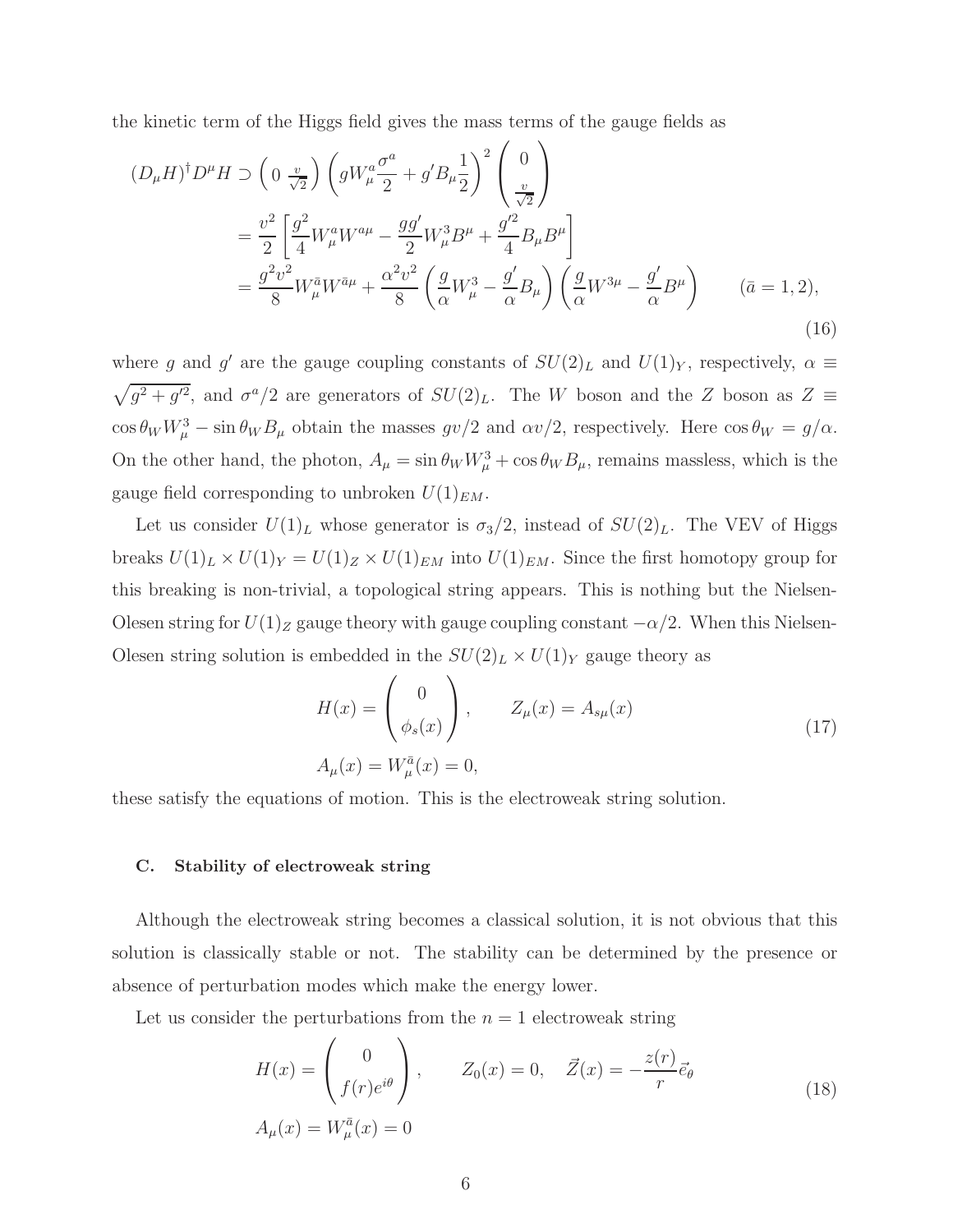as

$$
H(x) = \begin{pmatrix} h(x) \\ f(r)e^{i\theta} + \delta\phi(x) \end{pmatrix}, \qquad Z_0(x) = \delta Z_0(x), \quad \vec{Z}(x) = -\frac{z(r)}{r}\vec{e}_{\theta} + \delta\vec{Z}(x)
$$
(19)  

$$
A_{\mu}(x) = A_{\mu}(x), \qquad W_{\mu}^{\bar{a}}(x) = W_{\mu}^{\bar{a}}(x).
$$

Since the t and z dependence of the perturbations and non-vanishing t and z component gauge fields increases the energy, we take the perturbations independent of  $t$  and  $z$ , and we ignore the  $t$  and  $z$  component gauge fields. Thus, the energy linear density (string tension)  $\mu$  becomes

$$
\mu = \int r dr d\theta \left[ \frac{1}{4} \left( W_{\bar{i}\bar{j}}^{\alpha} \right)^2 + \frac{1}{4} \left( F_{\bar{i}\bar{j}} \right)^2 + \left( D_{\bar{i}} H \right)^{\dagger} D_{\bar{i}} H - \mu^2 H^{\dagger} H + \lambda \left( H^{\dagger} H \right)^2 \right] \qquad (\bar{i}, \bar{j} = 1, 2). \tag{20}
$$

Substituting the electroweak string solution [\(18\)](#page-5-0) into [\(20\)](#page-6-0), the string tension becomes

<span id="page-6-0"></span>
$$
\mu_0 = \int r dr d\theta \left[ \frac{z'}{2r^2} + f'^2 + \left( 1 - \frac{\alpha}{2} z \right)^2 \frac{f^2}{r^2} + \lambda \left( f^2 - \frac{v^2}{2} \right)^2 \right],\tag{21}
$$

which is the tension of the electroweak string. Since the electroweak string solution satisfies the classical equations of motion, the leading terms of the variation of the string tension are quadratic terms of these perturbation modes  $\delta\phi(x), \delta Z_{\mu}(x), h(x), A_{\mu}(x), W_{\mu}^{\bar{a}}(x)$ . Because of conservation of  $U(1)_{EM}$  charge, the quadratic terms of neutral part  $\delta\mu_{\delta\phi,\delta Z,A}$  and charged part  $\delta\mu_{h,W}$  are separated, i.e.,  $\delta\mu = \mu - \mu_0 \sim \delta\mu_{\delta\phi,\delta Z,A} + \delta\mu_{h,W}$ . The neutral part  $\delta\mu_{\delta\phi,\delta Z,A}$ must be non-negative because this part is the same as the Nielsen-Olesen string which is stable. It has been also shown numerically in Ref. [\[31](#page-16-12)]. Therefore, we have to examine whether  $\delta \mu_{h,W}$ 

$$
\delta\mu_{h,W} = \int r dr d\theta \left[ \left| \left( \partial_{\tilde{i}} - i \frac{\alpha \cos 2\theta_{W}}{2} Z_{\tilde{i}} \right) h \right|^{2} + 2\lambda \left( f^{2} - \frac{v^{2}}{2} \right) h^{*} h \right. \\
\left. + i \frac{\alpha \cos \theta_{W}}{2} W_{\tilde{i}}^{\tilde{a}} \left( H^{\dagger} \sigma^{\tilde{a}} d_{\tilde{i}} H - \left( d_{\tilde{i}} H \right)^{\dagger} \sigma^{\tilde{a}} H \right) \\
+ \frac{g^{2}}{4} f^{2} \vec{W}^{\tilde{a}} \cdot \vec{W}^{\tilde{a}} + \alpha \cos^{2} \theta_{W} \left( \vec{W}^{1} \times \vec{W}^{2} \right) \cdot \left( \nabla \times \left( -\frac{z(r)}{r} \vec{e}_{\theta} \right) \right) \\
+ \frac{1}{2} \left| \nabla \times \vec{W}^{1} + \alpha \cos^{2} \theta_{W} \vec{W}^{2} \times \left( -\frac{z(r)}{r} \vec{e}_{\theta} \right) \right|^{2} \\
+ \frac{1}{2} \left| \nabla \times \vec{W}^{2} - \alpha \cos^{2} \theta_{W} \vec{W}^{1} \times \left( -\frac{z(r)}{r} \vec{e}_{\theta} \right) \right|^{2} \right]
$$
\n(22)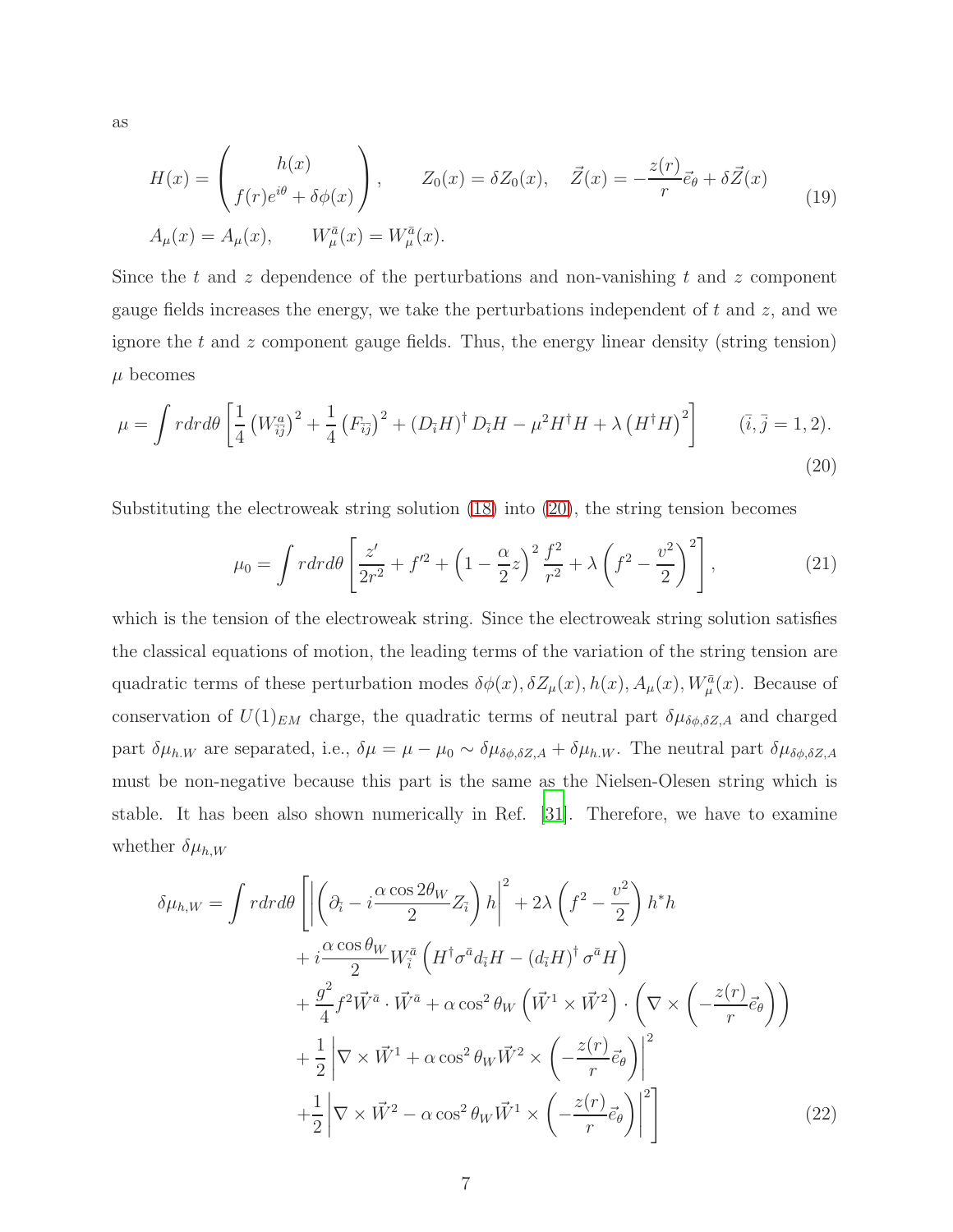can be negative or not.

The perturbation modes  $h(x)$ ,  $\vec{W}^{\bar{a}}(x)$  can be expanded as

$$
h(x) \equiv \sum_{m=-\infty}^{\infty} \chi_m(r)e^{im\theta} \tag{23}
$$

$$
\vec{W}^{1}(x) \equiv \sum_{m=0}^{\infty} \left[ \left( W_{m}^{1}(r) \sin m\theta + \overline{W}_{m}^{1}(r) \cos m\theta \right) \vec{e}_{r} + \frac{1}{r} \left( \omega_{m}^{1}(r) \cos m\theta + \overline{\omega}_{m}^{1}(r) \sin m\theta \right) \vec{e}_{\theta} \right]
$$
\n(24)

$$
\vec{W}^2(x) \equiv \sum_{m=0}^{\infty} \left[ \left( W_m^2(r) \cos m\theta + \overline{W}_m^2(r) \sin m\theta \right) \vec{e}_r + \frac{1}{r} \left( \omega_m^2(r) \sin m\theta + \overline{\omega}_m^2(r) \cos m\theta \right) \vec{e}_\theta \right].
$$
\n(25)

Thus, the variation of string tension by these deformations becomes

$$
\delta \mu_{h,W} = 2\pi \int r dr \sum_{m} \left[ \varepsilon_{\chi,m} + \varepsilon_{c,m} + \varepsilon_{W,m} \right]
$$
\n(26)

<span id="page-7-0"></span>
$$
\varepsilon_{\chi,m} = |\chi_m'|^2 + \left\{ \frac{1}{r^2} \left( m + \frac{\alpha \cos 2\theta_W}{2} z \right)^2 + 2\lambda \left( f^2 - \frac{v^2}{2} \right) \right\} |\chi_m|^2 \tag{27}
$$

$$
\varepsilon_{c,m} = \frac{\alpha \cos \theta_{W}}{4} \times \left\{ \left( \chi_{m}^{*} f' - \chi_{m}^{*} f \right) \left( i \overline{W}_{|1-m|}^{1} + W_{|1-m|}^{2} + \left( -W_{|1-m|}^{1} + i \overline{W}_{|1-m|}^{2} \right) \text{sgn}(1-m) \right) \right. \\ \left. + \left( \chi_{m} f' - \chi_{m}^{*} f \right) \left( -i \overline{W}_{|m-1|}^{1} + w_{|m-1|}^{2} + \left( W_{|m-1|}^{1} + i \overline{W}_{|m-1|}^{2} \right) \text{sgn}(m-1) \right) \right\} \\ \left. + \frac{\alpha \cos \theta_{W}}{4r^{2}} \left( 1 + m - \alpha \sin^{2} \theta_{W} z \right) f \\ \times \left\{ \chi_{m}^{*} \left( -\omega_{|1-m|}^{1} + i \overline{\omega}_{|1-m|}^{2} + \left( -i \overline{\omega}_{|1-m|}^{1} - \omega_{|1-m|}^{2} \right) \text{sgn}(1-m) \right) \right. \\ \left. + \chi_{m} \left( -\omega_{|m-1|}^{1} - i \overline{\omega}_{|m-1|}^{2} + \left( -i \overline{\omega}_{|m-1|}^{1} + \omega_{|m-1|}^{2} \right) \text{sgn}(m-1) \right) \right\} \quad (28)
$$
  

$$
\varepsilon_{W,m} = \frac{g^{2} f^{2}}{8} \left\{ \left( W_{m}^{\bar{a}} \right)^{2} + \frac{1}{r^{2}} \left( \omega_{m}^{\bar{a}} \right)^{2} \right\} + \frac{\alpha \cos^{2} \theta_{W} z'}{2r^{2}} \left( W_{m}^{2} \omega_{m}^{1} - W_{m}^{1} \omega_{m}^{2} \right) \\ \left. + \frac{1}{4r^{2}} \left\{ \left( m W_{m}^{1} - \omega_{m}^{1'} + \alpha \cos^{2} \theta_{W} z W_{m}^{2} \right)^{2} + \left( m W_{m}^{2} + \omega_{m}^{2'} + \alpha \cos^{2} \theta_{W} z W_{m}^{1} \right)^{2} \right\} + \left
$$

In the above equations, for sets of modes  $\chi_m$ ,  $W^{\bar a}_{|m-1|}$ ,  $\omega^{\bar a}_{|m-1|}$ ,  $\overline W^{\bar a}_{|n|}$  $\bar{u}_{[m-1]}, \overline{\omega}_{[m-1]}^{\bar{a}}$   $(m \in \mathbb{Z})$ , the sets with different m are independent of each other. Among these sets, the set with  $m = 0$  must includes the most dangerous modes for stability because the main negative contribution from the second term in eq. [\(27\)](#page-7-0) becomes positive around  $r \sim 0$  unless  $m \neq 0$ . Therefore,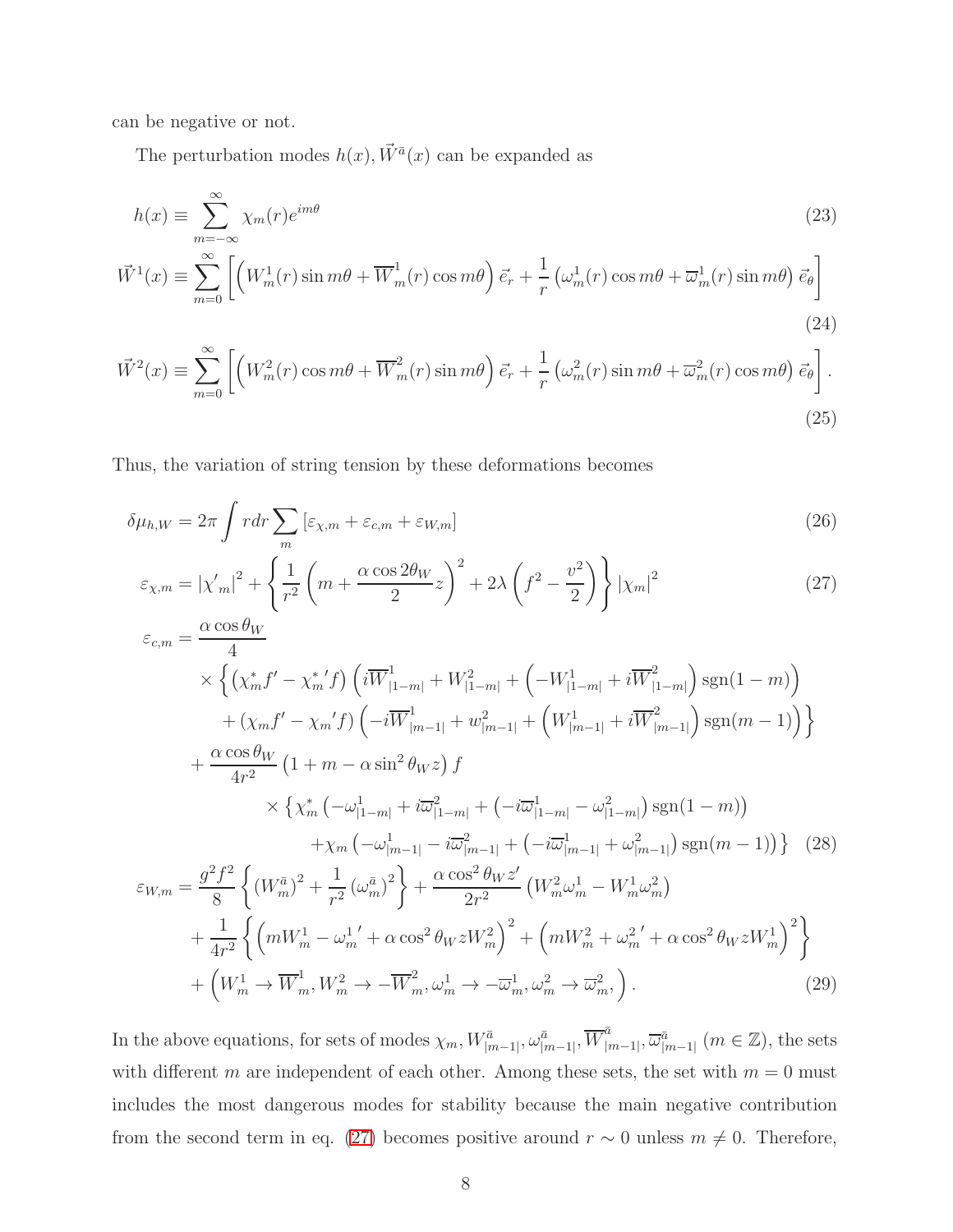we fix  $m = 0$  in the following discussion, and for simplicity, we take  $\chi \equiv \chi_0, W^{\bar{a}} \equiv W_1^{\bar{a}}, \omega^{\bar{a}} \equiv$  $\omega_1^{\bar{a}}, \overline{W}^{\bar{a}} \equiv \overline{W}_1^{\bar{a}}$  $a_1^a, \overline{\omega}^{\overline{a}} \equiv \overline{\omega}_1^{\overline{a}}.$ 

Moreover, it is seen that

$$
\delta\mu_{h,W} \equiv \mu_{\text{even}}(\text{Re}\,\chi, W^{\bar{a}}, \omega^{\bar{a}}) + \mu_{\text{odd}}(\text{Im}\,\chi, \overline{W}^{\bar{a}}, \overline{\omega}^{\bar{a}}),\tag{30}
$$

where  $\text{Re }\chi, W^{\bar{a}}, \omega^{\bar{a}}$  are CP even modes while  $\text{Im }\chi, \overline{W}^{\bar{a}}, \overline{\omega}^{\bar{a}}$  are CP odd modes. Since  $\mu_{\text{even}}$  is the same functional as  $\mu_{\text{odd}}$ , it is sufficient to study one of the two functionals, for example,  $\mu_{\text{even}}$ , in order to check the stability of this string solution.

 $\mu$ even is given as

$$
\mu_{\text{even}} = 2\pi \int r dr \left[ \chi_{R}^{\prime 2} + \left\{ \frac{\left(1 + \frac{\alpha}{2} \cos 2\theta_{W} z\right)^{2}}{r^{2}} + 2\lambda \left(f^{2} - \frac{v^{2}}{2}\right) \right\} \chi_{R}^{2} + \frac{\alpha \cos \theta_{W}}{2} \left(\chi_{R} f^{\prime} - \chi_{R}^{\prime} f\right) \left(W^{2} - W^{1}\right) - \frac{\alpha \cos \theta_{W}}{4r^{2}} \left(1 - \alpha \sin^{2} \theta_{W} z\right) f \chi_{R} \left(\omega^{1} + \omega^{2}\right) + \frac{g^{2} f^{2}}{8} \left\{ \left(W^{\bar{a}}\right)^{2} + \frac{1}{r^{2}} \left(\omega^{\bar{a}}\right)^{2} \right\} + \frac{\alpha \cos^{2} \theta_{W} z^{\prime}}{2r^{2}} \left(W^{2} \omega^{1} - W^{1} \omega^{2}\right) + \frac{1}{4r^{2}} \left\{ \left(W^{1} - \omega^{1}^{\prime} + \alpha \cos^{2} \theta_{W} z W^{2}\right)^{2} + \left(W^{2} + \omega^{2}^{\prime} + \alpha \cos^{2} \theta_{W} z W^{1}\right)^{2} \right\} \right].
$$
\n(31)

where we write  $\chi_R(r)$  instead of Re  $\chi$ . By completing the square for variables  $W^{\bar{a}}$ , we can neglect these variables by taking the squares vanishing. As the result, we have only three variables,  $\chi_R, \xi_{\pm} \equiv (\omega^2 \pm \omega^1)/2$ . And  $\mu_{\text{even}}$  is again divided into two parts as

$$
\mu_{\text{even}} = \mu_{\xi-} + \mu_{\chi,\xi+} \tag{32}
$$

$$
\mu_{\xi-} = \pi \int \frac{dr}{r} \left[ \frac{\alpha^2 \cos^2 \theta_W r^2 f^2}{2P_-} \xi'^2 - \left( \frac{\alpha^2 \cos^2 \theta_W f^2}{2} - \frac{\gamma^2 \theta_W z'^2}{P_-} - r \frac{d}{dr} \left( \frac{\gamma z'(1+\gamma z)}{r P_-} \right) \right) \xi^2 - \right] \tag{33}
$$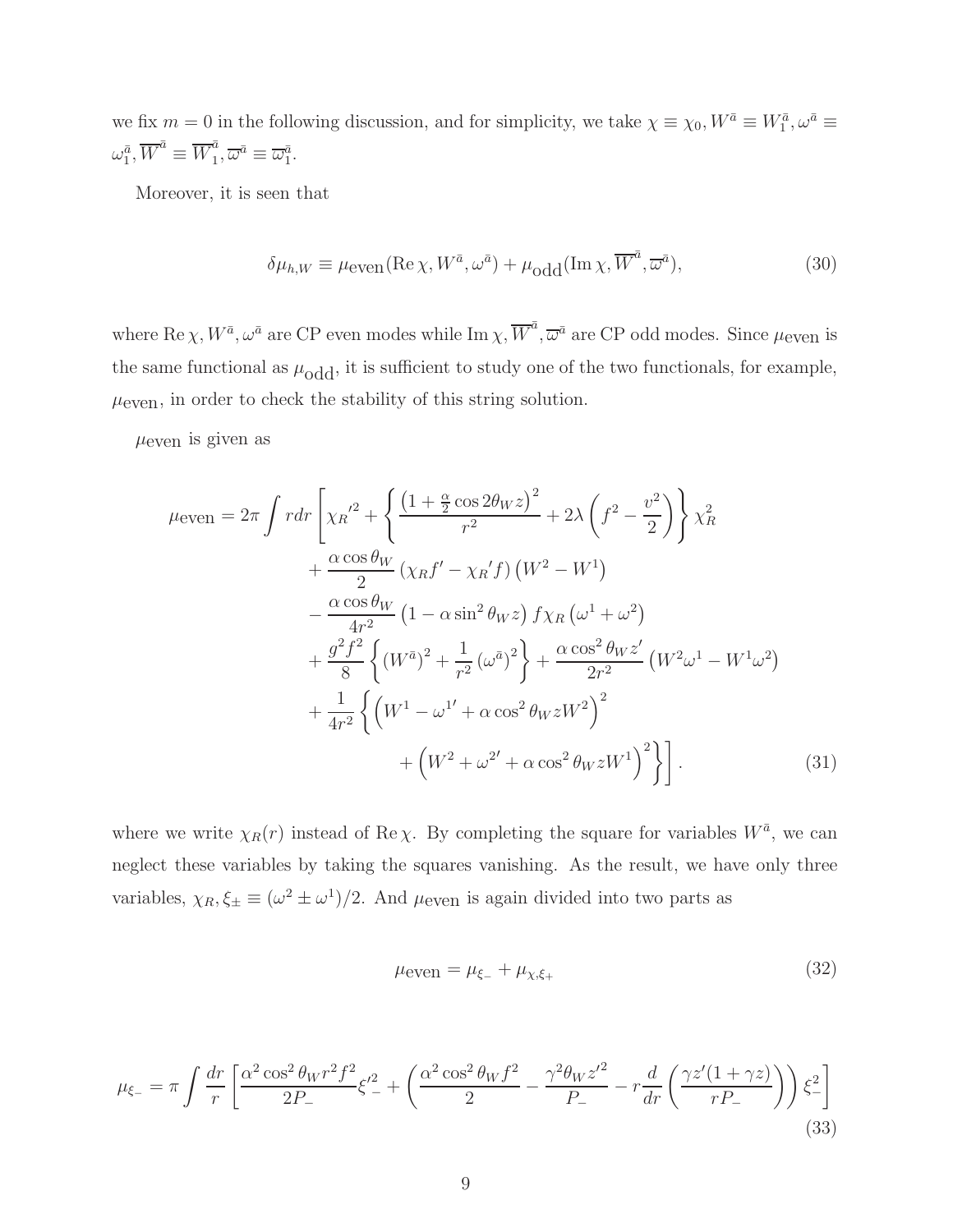$$
\mu_{\chi,\xi_{+}} = 2\pi \int r dr \left[ \frac{(1-\gamma z)^{2}}{P_{+}} \chi_{R}^{'2} + 2\lambda \left( f^{2} - \frac{v^{2}}{2} \right) - \frac{\alpha^{2} \cos^{2} \theta_{W} r^{2}}{2P_{+}} \left( f'^{2} - f f' \frac{d}{dr} \right) \right] \chi_{R}^{2} + \frac{\alpha^{2} \cos^{2} \theta_{W} r^{2} f^{2}}{4r^{2} P_{+}} \xi_{+}^{'2} + \left\{ \frac{\alpha^{2} \cos^{2} \theta_{W} f^{2}}{4r^{2}} - \frac{\gamma^{2} z'^{2}}{2r^{2} P_{+}} - \frac{\gamma z'(1-\gamma z)}{2r^{2} P_{+}} \frac{d}{dr} \right\} \xi_{+}^{2} - \alpha \cos \theta_{W} \left\{ \frac{1 - \alpha \sin^{2} \theta_{W} z}{r^{2}} f \chi_{R} \xi_{+} + \frac{\chi_{R} f' - \chi_{R}^{'f}}{P_{+}} \left( (1 - \gamma z) \xi'_{+} + \gamma z' \xi_{+} \right) \right\} \right], \quad (34)
$$

where  $\gamma \equiv \alpha \cos^2 \theta_W$  and

$$
P_{\pm} \equiv \left(1 \mp \alpha \cos^2 \theta_W z\right)^2 + \frac{\alpha^2 \cos^2 \theta_W}{2} r^2 f^2. \tag{35}
$$

It is confirmed by numerical calculation that  $\mu_{\xi-}$  does not include negative contribution[\[22\]](#page-16-7). Since one of the linear combination of  $\chi_R(r), \xi_{+}(r)$  is just the gauge transformation, the physical perturbation becomes

$$
\zeta(r) = (1 - \gamma z) \chi_R(r) + \frac{\alpha \cos \theta_W f}{2} \xi_+(r). \tag{36}
$$

In summary, the classical stability of this electroweak string can be determined by the following energy variation as

$$
\mu_{\zeta} = 2\pi \int r dr \zeta \mathcal{O}\zeta \tag{37}
$$

$$
\mathcal{O} \equiv -\frac{1}{r} \frac{d}{dr} \left( \frac{r}{P_{+}} \frac{d}{dr} \right) + \left\{ \frac{2S_{+}}{g^{2}r^{2}f^{2}} + \frac{f'^{2}}{f^{2}P_{+}} + \frac{1}{r} \frac{d}{dr} \left( \frac{rf'}{fP_{+}} \right) \right\}
$$
(38)

$$
S_{+} \equiv \frac{g^2 f^2}{2} - \frac{\gamma^2 z'^2}{P_+} + r \frac{d}{dr} \left\{ \frac{\gamma z'(1 - \gamma z)}{r P_+} \right\}.
$$
 (39)

It is important to know whether the eigenfunction  $\zeta(r)$  with negative eigenvalue for the operator  $\mathcal{O}$ . This numerical calculation has been done, and the allowed region in parameter space  $(\beta \equiv m_H^2/m_Z^2, \cos^2 \theta_W)$  has been obtained in Ref. [\[21,](#page-16-6) [22](#page-16-7)].

# III. NON-TOPOLOGICAL STRING ON SUPERSYMMETRIC  $SU(2)\times U(1)$  MODEL

We consider the supersymmetric  $SU(2)\times U(1)$  gauge theory with the Higgs fields  $H_1$  and  $H_2$ , whose quantum numbers are  $(2, \frac{1}{2})$  $(\frac{1}{2})$  and  $(2, -\frac{1}{2})$  $\frac{1}{2}$ ) under  $SU(2) \times U(1)$ , respectively, and a gauge singlet  $S$ . The superpotential  $W$  is

$$
W = yS \left( H_2^t (i\sigma^2) H_1 - u^2 \right), \tag{40}
$$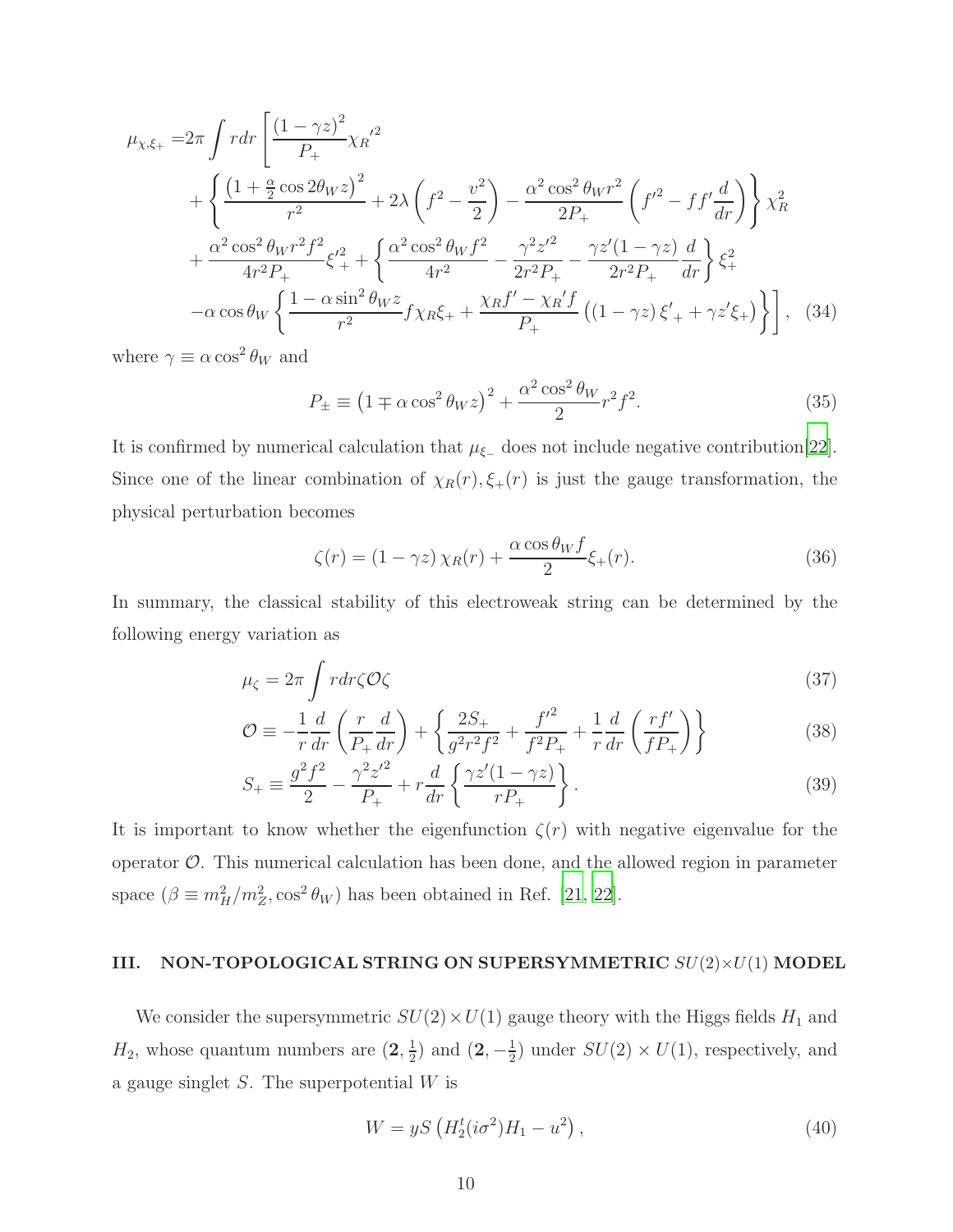where  $i\sigma^2$  is the  $2 \times 2$  antisymmetric matrix. We take parameters y and u real for simplicity. Although there are fermions as supersymmetric partner, we do not consider that the fermions develop the non-vanishing VEVs. Thus, we consider the scalar components  $h_1$ ,  $h_2$  and s for chiral multiplets  $H_1$ ,  $H_2$  and S. The potential  $V(h_1, h_2, s)$  becomes

<span id="page-10-3"></span>
$$
V(h_1, h_2, s) = y^2 \left| h_2^t (i\sigma^2) h_1 - u^2 \right|^2 + y^2 |s|^2 \left( |h_1|^2 + |h_2|^2 \right) + \frac{g_2^2 + g_1^2}{8} \left( |h_1|^2 - |h_2|^2 \right)^2 + \frac{g_2^2}{2} \left| h_2^{\dagger} h_1 \right|^2, \tag{41}
$$

where  $g_1$  and  $g_2$  are the gauge couplings of  $U(1)$  and  $SU(2)$ , respectively. The Lagrangian for scalar and gauge fields is

$$
\mathcal{L} = -\frac{1}{4} W_{\mu\nu}^a W^{a\mu\nu} - \frac{1}{4} F_{\mu\nu} F^{\mu\nu} + |D_{\mu} h_1|^2 + |D_{\mu} h_2|^2 + |\partial_{\mu} s|^2 - V(h_1, h_2, s), \tag{42}
$$

where the notation is the same as in section 2 for the  $SU(2) \times U(1)$  gauge fields. We take the same ansatz of solutions as in Ref. [\[32\]](#page-16-13), in which the electroweak string in general two Higgs doublet models (2HDMs) are constructed [\[32\]](#page-16-13). † The string solutions are

$$
h_1(x) = f_1(r)e^{im\theta} \begin{pmatrix} 0 \\ 1 \end{pmatrix}, \quad h_2(x) = f_2(r)e^{-im\theta} \begin{pmatrix} 1 \\ 0 \end{pmatrix}, \quad \vec{Z}(x) = -m\frac{z(r)}{r}\vec{e}_{\theta}
$$
\n(other fields) = 0,

where m is integer and non-zero.  $f_1(r)$ ,  $f_2(r)$  and  $z(r)$  are real-valued functions and satisfy the boundary conditions :

<span id="page-10-1"></span><span id="page-10-0"></span>
$$
f_1(0) = f_2(0) = z(0) = 0,
$$
\n(44)

$$
f_1(\infty) = f_2(\infty) = u, z(\infty) = \frac{2}{\alpha}.
$$
\n(45)

Therefore we obtain the string solutions to be aligned the z axis.

We consider F- and D-flatness conditions [\[34](#page-17-0)] for eq. [\(43\)](#page-10-0). First, F-flatness conditions give

<span id="page-10-2"></span>
$$
f_1(r)f_2(r) - u^2 = 0,
$$
  
\n
$$
s = 0.
$$
\n(46)

<sup>†</sup> Topological strings in 2HDMs has been actively researched[\[33\]](#page-16-14).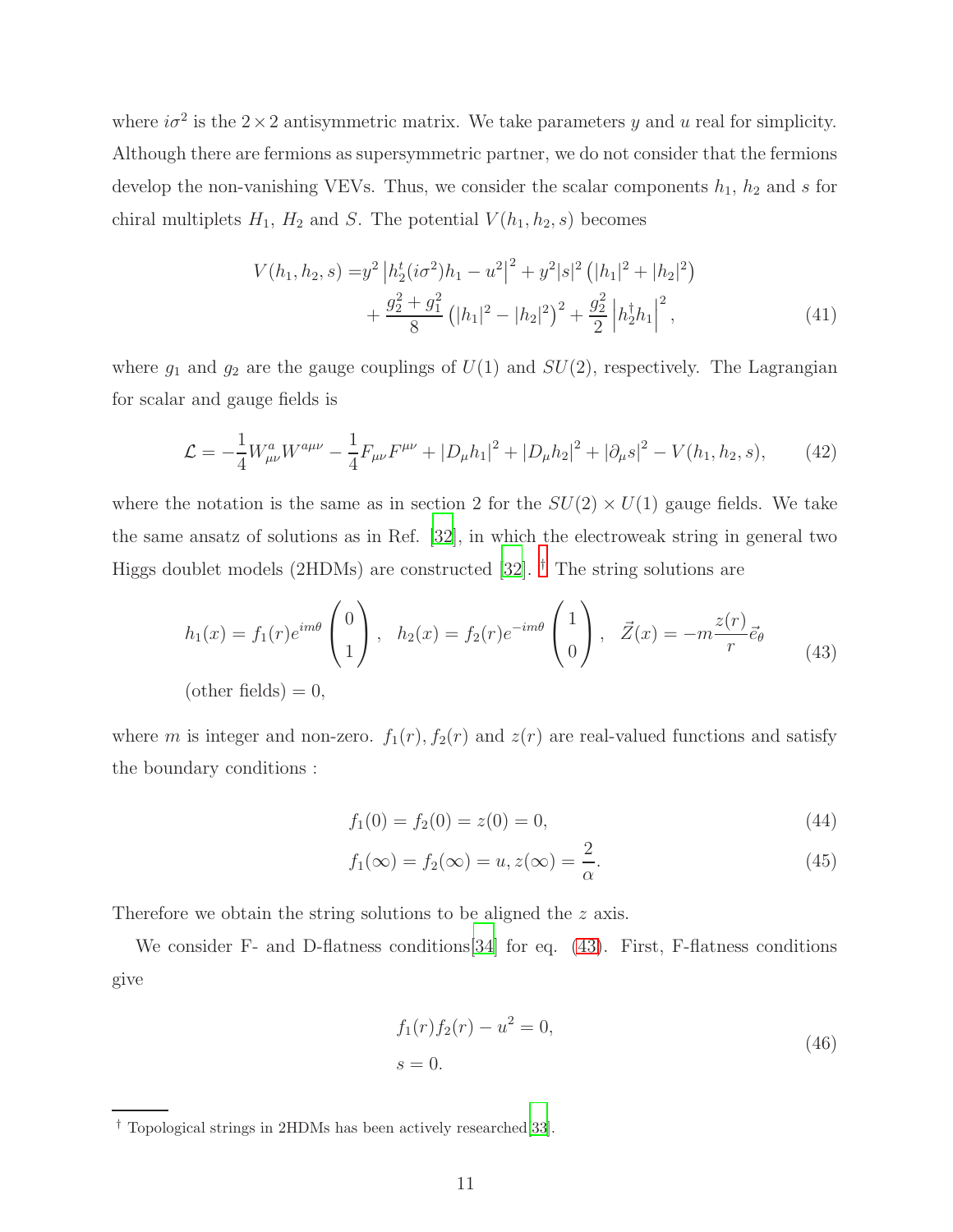With the boundary conditions given in [\(44\)](#page-10-1),  $f_1(r)$  and  $f_2(r)$  do not satisfy F-flatness condition. This indicates that supersymmetry is broken inside the string. On the outside the string, eq. [\(46\)](#page-10-2) is almost satisfied. Next, D-flatness condition gives

<span id="page-11-2"></span><span id="page-11-1"></span><span id="page-11-0"></span>
$$
f_1^2(r) - f_2^2(r) = 0.
$$
 (47)

For the string solutions to satisfy eq. [\(47\)](#page-11-0), we require  $f_1(r) = f_2(r) \equiv f(r)$ . Therefore the string solutions are

$$
h_1(x) = f(r)e^{im\theta} \begin{pmatrix} 0 \\ 1 \end{pmatrix}, \quad h_2(x) = f(r)e^{-im\theta} \begin{pmatrix} 1 \\ 0 \end{pmatrix}, \quad \vec{Z}(x) = -m\frac{z(r)}{r}\vec{e}_{\theta}.
$$
 (48)

On substituting eq. [\(48\)](#page-11-1) into the equations of motion on Lagrangian given in [\(42\)](#page-10-3), they reduce to

$$
z'' - \frac{z'}{r} + 2m\alpha \left[ \left( 1 - \frac{\alpha}{2} z \right) f^2 \right] = 0
$$
  

$$
f'' + \frac{f'}{r} - m^2 \left( 1 - \frac{\alpha}{2} z \right)^2 \frac{f}{r^2} - y^2 \left( f^2 - u^2 \right) f = 0.
$$
 (49)

where  $\alpha \equiv \sqrt{g_1^2 + g_2^2}$ . The equations in eq. [\(49\)](#page-11-2) are the same as eq. [\(11\)](#page-3-0) and eq. [\(12\)](#page-3-1) by replacing  $(f(r), z(r), \alpha, y^2, u)$  to  $(f(r)/\sqrt{2}, a(r), 2e, 4\lambda, v/2)$ . It indicates that  $f(r)$  and  $z(r)$ in this electroweak string are essentially equivalent to  $f(r)$  and  $a(r)$  in the Nielsen-Olesen string.

# IV. STABILITY OF NON-TOPOLOGICAL STRING

Because the first homotopy group of the Higgs vacuum is trivial, the string solutions given in eq. [\(48\)](#page-11-1) is not topologically stable. We shall investigate the stability of the string solutions by considering infinitesimal perturbations around them and finding whether the energy decreases or not. The energy functional for static and z-independent fields is denoted by  $E = \int dz \mu$ , where  $\mu$  is

$$
\mu = \int r dr d\theta \left[ \frac{1}{4} W_{\bar{i}j}^a W_{\bar{i}j}^a + \frac{1}{4} F_{\bar{i}j} F_{\bar{i}j} + |D_{\bar{i}} h_1|^2 + |D_{\bar{i}} h_2|^2 + |\partial_{\bar{i}} s|^2 + V(h_1, h_2, s) \right]. \tag{50}
$$

Substituting eq. [\(48\)](#page-11-1) into eq. [\(50\)](#page-11-3), the string tension is obtained as

<span id="page-11-3"></span>
$$
\mu = \int r dr d\theta \left[ m^2 \frac{z'^2}{2r^2} + 2f'^2 + \frac{2m^2}{r^2} \left( 1 - \frac{\alpha}{2} z \right)^2 f^2 + y^2 \left( f^2 - u^2 \right)^2 \right]. \tag{51}
$$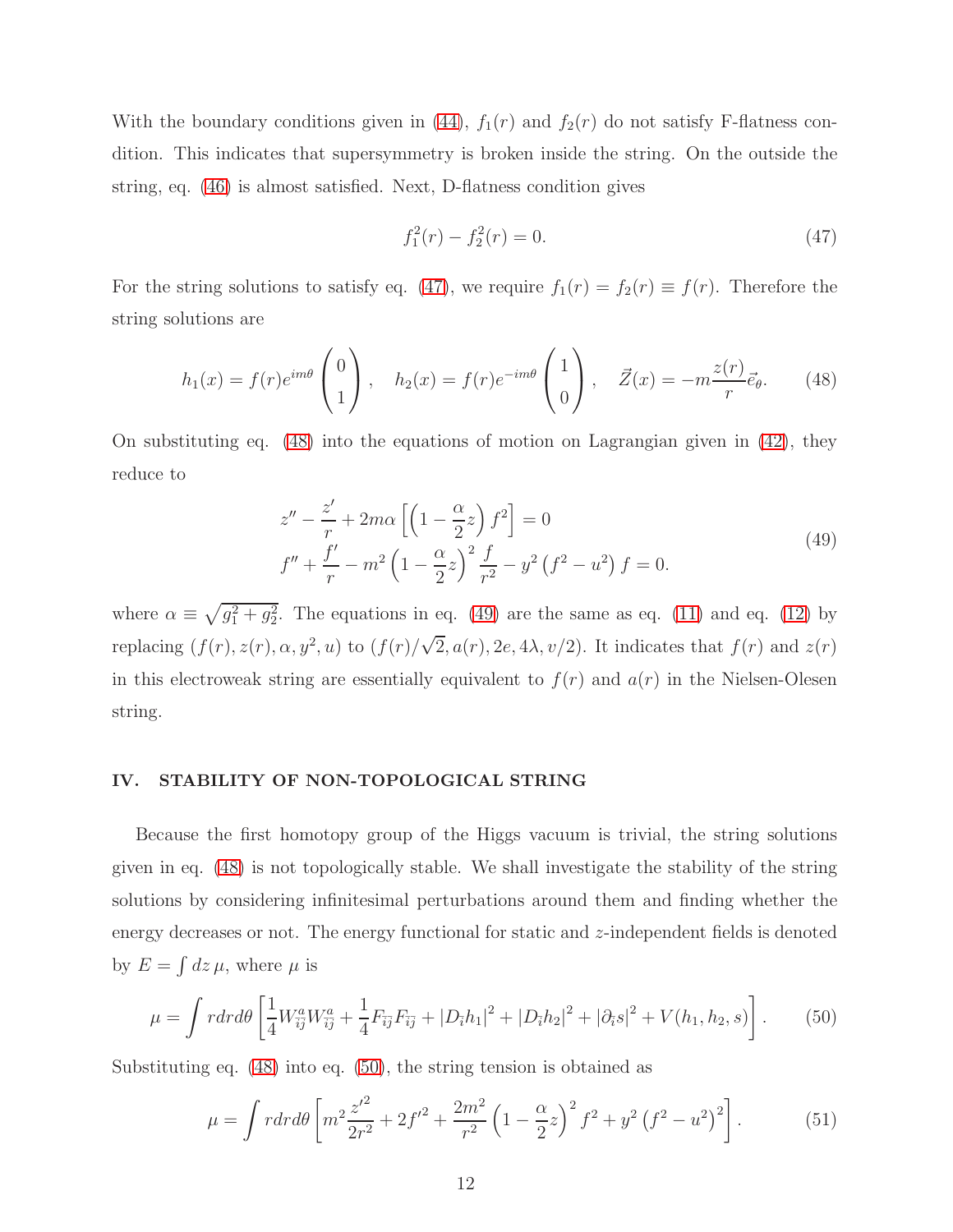We shall set  $m = 1$  in the followings.

Before the detailed calculation, we note that we can ignore the z-dependent perturbations and the z-components of the vector fields. The gradient energy terms, which are related with these perturbations, are given by

$$
\frac{1}{2}W_{iz}^aW_{iz}^a + \frac{1}{2}F_{iz}F_{iz} + |D_zh_1|^2 + |D_zh_2|^2 + |\partial_zs|^2,
$$
\n(52)

which are separated from other variations and become positive. In addition, if the variation of potential energy made by the z-dependent perturbations is denoted as  $\int dz \delta \mu(z)$ , it always becomes larger than  $\int dz \mu(z_{min})$  where  $z_{min}$  minimizes the  $\mu(z)$ . For this reason, we ignore the z-dependent perturbations and the z-component of the gauge fields. Similar discussion is possible for  $t$ -dependent perturbations and  $t$  component gauge fields. Thus, it is sufficient to check whether the string tension decreases or not by perturbations instead of the string energy.

Because of unbroken  $U(1)$  gauge symmetry, the quadratic variations separate to the neutral part  $\mu_n$  and the charged part  $\mu_c$  as in the calculation in section 2. The neutral part of the string tension is given by

<span id="page-12-0"></span>
$$
\int r dr d\theta \left[ \frac{1}{2} \left( \nabla \times \vec{Z} \right)^2 + \left| \left( \partial_{\tilde{i}} + i \frac{\alpha}{2} Z_{\tilde{i}} \right) \varphi_1 \right|^2 + \left| \left( \partial_{\tilde{i}} - i \frac{\alpha}{2} Z_{\tilde{i}} \right) \varphi_2 \right|^2 + |\partial_{\tilde{i}} s|^2 + y^2 \left| \varphi_1 \varphi_2 - u^2 \right|^2
$$
  
+
$$
y^2 |s|^2 \left( |\varphi_1|^2 + |\varphi_2|^2 \right) + \frac{\alpha^2}{8} \left( |\varphi_1|^2 - |\varphi_2|^2 \right)^2 + \frac{1}{2} \left( \nabla \times \vec{A} \right)^2 \right],
$$
 (53)

where  $\varphi_1$  and  $\varphi_2$  are neutral components of  $h_1$  and  $h_2$ , respectively. In eq. [\(53\)](#page-12-0), we denote the original string solution and the perturbations together as  $\varphi_1, \varphi_2, s, Z_{\bar{i}}, A_{\bar{i}}$ . The fourth, sixth and eighth terms are non negative and it can be zero by setting  $s = 0$  and  $\nabla \times \vec{A} = 0$ . Thus, we can ignore these terms. We have to check whether the perturbations of  $\varphi_1, \varphi_2, Z_{\bar{i}}$ can make the string tension lower or not. However, this problem is equivalent to checking the stability of the Nielsen-Olesen string, which appears when an  $U(1)$  is spontaneously broken by developing the VEVs of two Higgs bosons. This has been discussed in Ref.[\[35\]](#page-17-1). Because the Nielsen-Olesen string with two Higgs bosons is also a topological string, it is stable and does not decay. Because the string tension [\(53\)](#page-12-0) with vanishing s and  $\nabla \times \vec{A}$  is nothing but the string tension of the Nielsen-Olesen string with two Higgs bosons, we conclude that the neutral perturbations does not reduce the string tension.

Let us consider whether the unbroken  $U(1)$  charged perturbations destabilize the string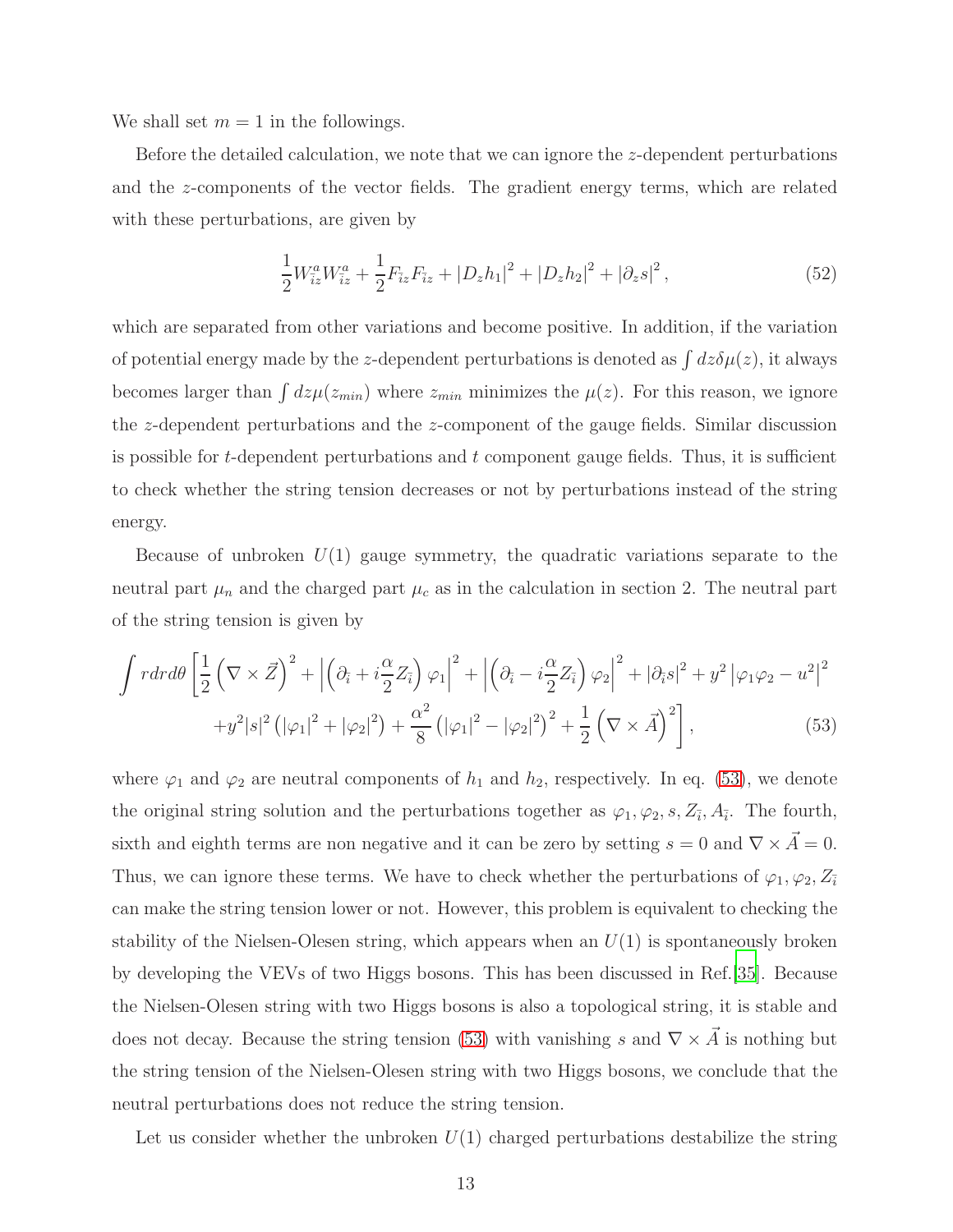solution or not. We redefine the Higgs fields  $\phi_1$  and  $\phi_2$  as

$$
\begin{pmatrix} \phi_1(x) \\ \phi_2(x) \end{pmatrix} \equiv \frac{1}{\sqrt{2}} \begin{pmatrix} 1 & -1 \\ 1 & 1 \end{pmatrix} \begin{pmatrix} h_1(x) \\ -i\sigma_2(h_2)^*(x) \end{pmatrix}, \tag{54}
$$

where  $\phi_1$  and  $\phi_2$  has the same charge. On the  $SU(2) \times U(1) \rightarrow U(1)$ ,  $\phi_1$  develops a nonvanishing VEV,  $\langle \phi_1 \rangle = \sqrt{2}u$ , while  $\phi_2$  has vanishing VEV. The Higgs potential can be rewritten as

$$
\tilde{V}(\phi_1, \phi_2) = \frac{y^2}{4} \left( |\phi_1|^2 - |\phi_2|^2 - 2u^2 \right)^2 + \frac{y^2}{4} \left| \phi_1^{\dagger} \phi_2 - \phi_2^{\dagger} \phi_1 \right|^2 + \frac{\alpha^2}{8} \left( \phi_1^{\dagger} \phi_2 + \phi_2^{\dagger} \phi_1 \right)^2 \n+ \frac{g_2^2}{2} \left[ |\phi_1|^2 |\phi_2|^2 - (\phi_1^{\dagger} \phi_2)(\phi_2^{\dagger} \phi_1) \right].
$$
\n(55)

We consider the charged perturbations of  $\phi_1$  and  $\phi_2$  as

<span id="page-13-2"></span><span id="page-13-1"></span><span id="page-13-0"></span>
$$
\phi_1(x) = \begin{pmatrix} \eta_1(x) \\ \sqrt{2}f(r)e^{i\theta} \end{pmatrix}, \quad \phi_2(x) = \begin{pmatrix} \eta_2(x) \\ 0 \end{pmatrix}.
$$
 (56)

Substituting eq. [\(56\)](#page-13-0) to eq. [\(55\)](#page-13-1) and expanding the potential up to the second order of  $\eta_1$ and  $\eta_2$ , we obtain

$$
\tilde{V}(\phi_1, \phi_2) \sim y^2 (u^2 - f^2)^2 - y^2 (u^2 - f^2) |\eta_1|^2 + y^2 (u^2 - f^2) |\eta_2|^2 + g_2^2 f^2 |\eta_2|^2. \tag{57}
$$

In eq. [\(57\)](#page-13-2), the terms which include  $|\eta_2|^2$  give positive contributions to the potential. In addition, the gradient energy for  $\eta_2$  is positive because the kinetic term of  $\phi_2$  at  $\eta_2 = 0$  gives the minimum kinetic energy,  $E_{\text{min}} = 0$ . Therefore we conclude that  $\eta_2$  does not destabilize the string solution.

The perturbations which may decrease the string tension are  $\eta_1$  and the perturbations of  $W_{\bar{i}}^{\bar{a}}$ . However, these modes are nothing but the dangerous modes in the electroweak string, which is discussed in section 2. When we take  $\phi_2 = 0$  on eq. [\(42\)](#page-10-3), the Lagrangian becomes the same as the Lagrangian of the electroweak string in eq. [\(13\)](#page-4-0) by corresponding the parameters  $\lambda$  and v to  $y^2/4$  and 2u, respectively. It indicates that the perturbations  $\eta_1$  and  $W^{\bar{a}}_{\bar{i}}$  for the string solution [\(48\)](#page-11-1) is equivalent to the charged perturbations of the electroweak string. Therefore we conclude that the stability of the string solution [\(48\)](#page-11-1) is the same as the stability of the electroweak string.

The parameter region in the parameter plane  $(\sqrt{\beta} = m_H/m_Z, \cos^2 \theta_W)$  for the classically stable electroweak string is given in Ref.[\[22\]](#page-16-7). This parameter region can be applied to the parameter region for the classically stable non-topological string discussed in this paper.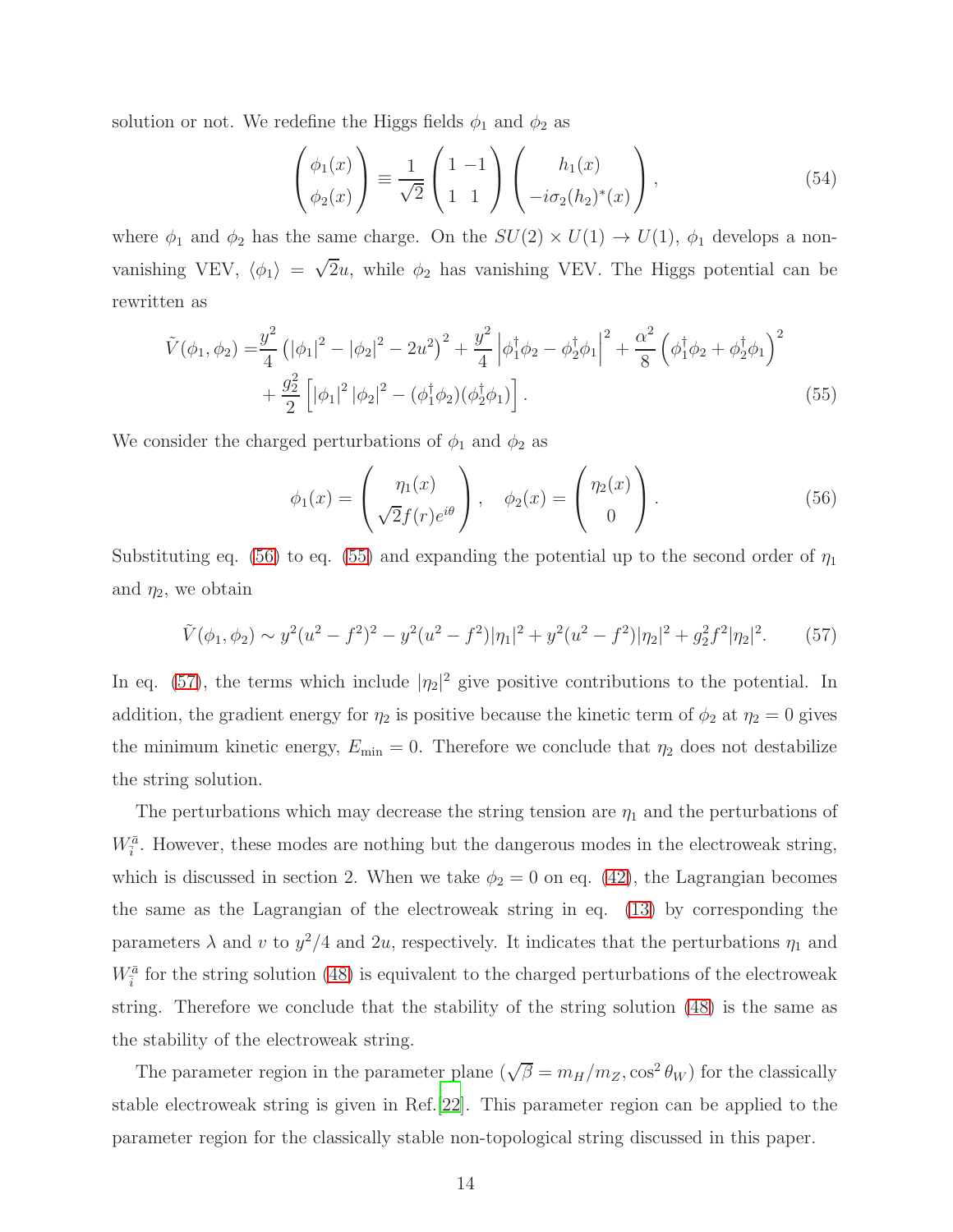# V. DISCUSSION AND SUMMARY

We have extended the electroweak string to the non-topological string in the SUSY  $SU(2) \times U(1)$  gauge theory and have seen that its classical stability conditions are the same as those for the electroweak string, with appropriate replacement of some parameters. Since the configuration of the electroweak string is embedded in the SUSY gauge theory, the most dangerous mode which makes the electroweak string unstable appears also in the non-topological string in the SUSY gauge theory. Therefore, the classical stability conditions cannot be weaker than those of the electroweak string. The question is whether the classical stability conditions become more severe or not. We have concluded that the classical stability conditions become the same as those in the electroweak string. We have shown that the classical stability is determined only by two parameters,  $(\cos \theta_W, \beta)$ , as in the electroweak string, and the other modes than the above dangerous mode do not destabilize the non-topological string configurations.

The stability region in the  $(\sin^2 \theta_W, \sqrt{\beta})$  for the electroweak string has been shown in Ref. [\[21,](#page-16-6) [22](#page-16-7)] by James, Perivolaropoulos, and Vachaspati. They have shown that the electroweak string becomes classically stable only in the limited region where  $\cos^2 \theta_W < 0.1$  and  $\beta \leq 1$ . Therefore, not only the electroweak string in the SM  $(\sqrt{\beta} = 1.4, \sin^2 \theta_W = 0.23)$  but also the non-topological string in the SUSY  $SU(2)_R \times U(1)_{B-L}$  gauge theory, which appears in  $SO(10)$  grand unified theory (sin<sup>2</sup>  $\theta_W = 0.6$ ), becomes classically unstable.

We think that the study for the classical stability of non-topological string becomes important to test the models beyond the SM via gravitational wave detection. We hope that this work contributes to this interesting subject.

#### ACKNOWLEDGMENTS

The authors thank Minoru Eto for useful discussions. The authors also thank Rinku Maji and Yu Hamada for suggesting interesting papers. Y. K. thanks Motoko Fujiwara for the discussion on the general two Higgs doublet model. This work is supported in part by the Grant-in-Aid for Scientific Research from the Ministry of Education, Culture, Sports,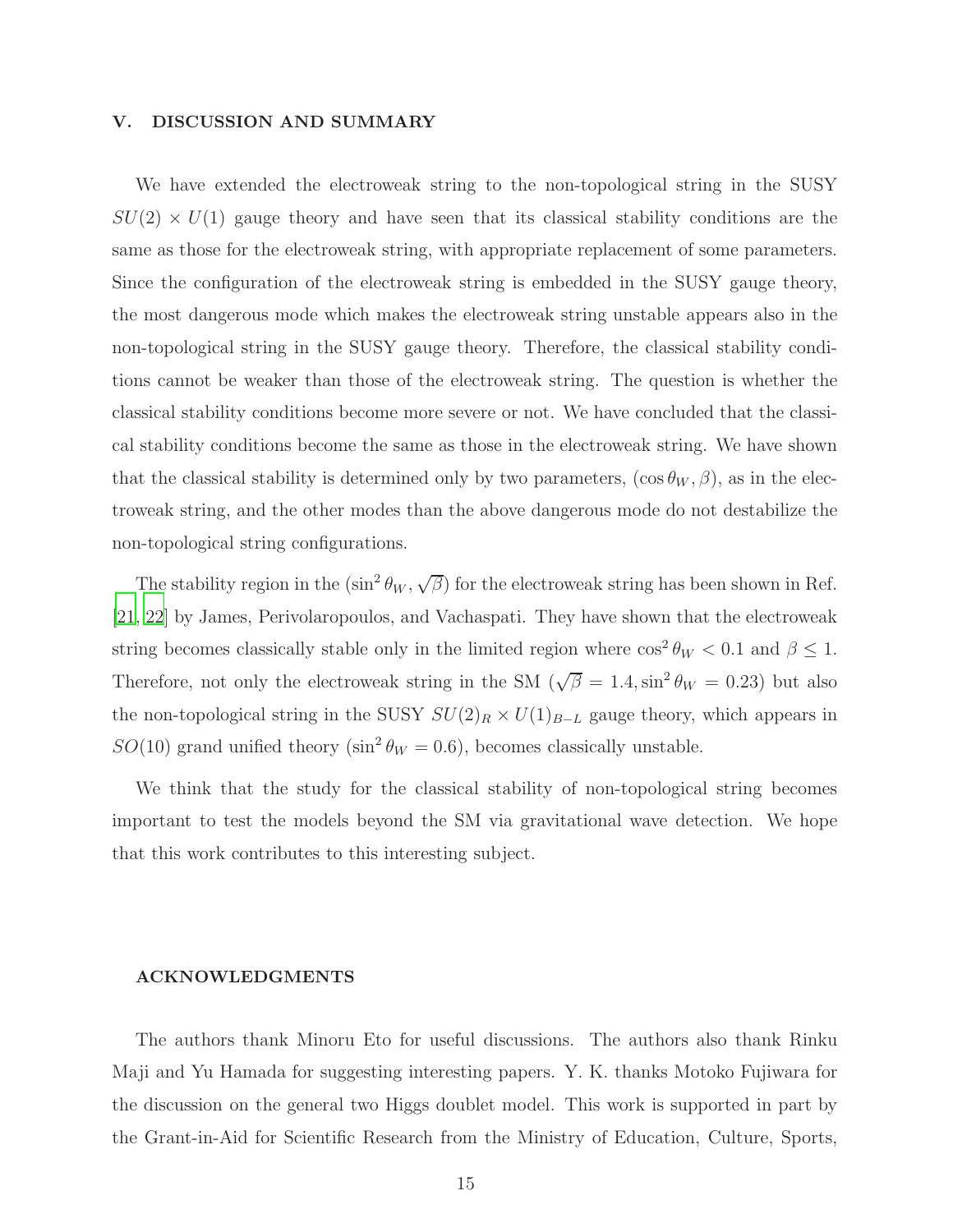Science and Technology in Japan No. 19K03823(N.M.).

# REFERENCES

- <span id="page-15-0"></span>[1] B. P. Abbott et al. [LIGO Scientific and Virgo], Phys. Rev. Lett. 116 (2016) no.6, 061102 [\[arXiv:1602.03837](http://arxiv.org/abs/1602.03837) [gr-qc]].
- <span id="page-15-1"></span>[2] P. Huang, A. J. Long and L. T. Wang, Phys. Rev. D 94 (2016) no.7, 075008 [\[arXiv:1608.06619](http://arxiv.org/abs/1608.06619) [hep-ph]].
- [3] P. Schwaller, Phys. Rev. Lett. 115 (2015) no.18, 181101 [\[arXiv:1504.07263](http://arxiv.org/abs/1504.07263) [hep-ph]].
- <span id="page-15-3"></span>[4] J. Chakrabortty, G. Lazarides, R. Maji and Q. Shafi, JHEP 02 (2021), 114 [\[arXiv:2011.01838](http://arxiv.org/abs/2011.01838)  $\vert \text{hep-ph} \vert$ .
- <span id="page-15-4"></span><span id="page-15-2"></span>[5] G. Lazarides and Q. Shafi, JHEP 10 (2019), 193 [\[arXiv:1904.06880](http://arxiv.org/abs/1904.06880) [hep-ph]].
- [6] T. W. B. Kibble, J. Phys. A 9 (1976), 1387-1398.
- <span id="page-15-5"></span>[7] M. B. Hindmarsh and T. W. B. Kibble, Rept. Prog. Phys. 58 (1995), 477-562 [\[arXiv:hep-ph/9411342](http://arxiv.org/abs/hep-ph/9411342) [hep-ph]].
- <span id="page-15-6"></span>[8] Z. Arzoumanian et al. [NANOGrav], Astrophys. J. Lett. 905 (2020) no.2, L34 [\[arXiv:2009.04496](http://arxiv.org/abs/2009.04496) [astro-ph.HE]].
- <span id="page-15-7"></span>[9] J. Ellis and M. Lewicki, Phys. Rev. Lett. 126 (2021) no.4, 041304 [\[arXiv:2009.06555](http://arxiv.org/abs/2009.06555) [astroph.CO]].
- <span id="page-15-11"></span>[10] W. Buchmuller, V. Domcke and K. Schmitz, Phys. Lett. B 811 (2020), 135914 [\[arXiv:2009.10649](http://arxiv.org/abs/2009.10649) [astro-ph.CO]].
- <span id="page-15-8"></span>[11] S. Blasi, V. Brdar and K. Schmitz, Phys. Rev. Lett. 126 (2021) no.4, 041305 [\[arXiv:2009.06607](http://arxiv.org/abs/2009.06607) [astro-ph.CO]].
- <span id="page-15-9"></span>[12] S. Chigusa, Y. Nakai and J. Zheng, Phys. Rev. D 104 (2021) no.3, 035031 [\[arXiv:2011.04090](http://arxiv.org/abs/2011.04090) [hep-ph]].
- <span id="page-15-10"></span>[13] R. M. Shannon, V. Ravi, L. T. Lentati, P. D. Lasky, G. Hobbs, M. Kerr, R. N. Manchester, W. A. Coles, Y. Levin and M. Bailes, *et al. Science* **349** (2015) no.6255, 1522-1525 [\[arXiv:1509.07320](http://arxiv.org/abs/1509.07320) [astro-ph.CO]].
- <span id="page-15-12"></span>[14] W. Buchmuller, JHEP 04 (2021), 168 [\[arXiv:2102.08923](http://arxiv.org/abs/2102.08923) [hep-ph]]; W. Buchmuller, V. Domcke and K. Schmitz, JCAP 12 (2021) no.12, 006 [\[arXiv:2107.04578](http://arxiv.org/abs/2107.04578) [hep-ph]]; M. A. Masoud,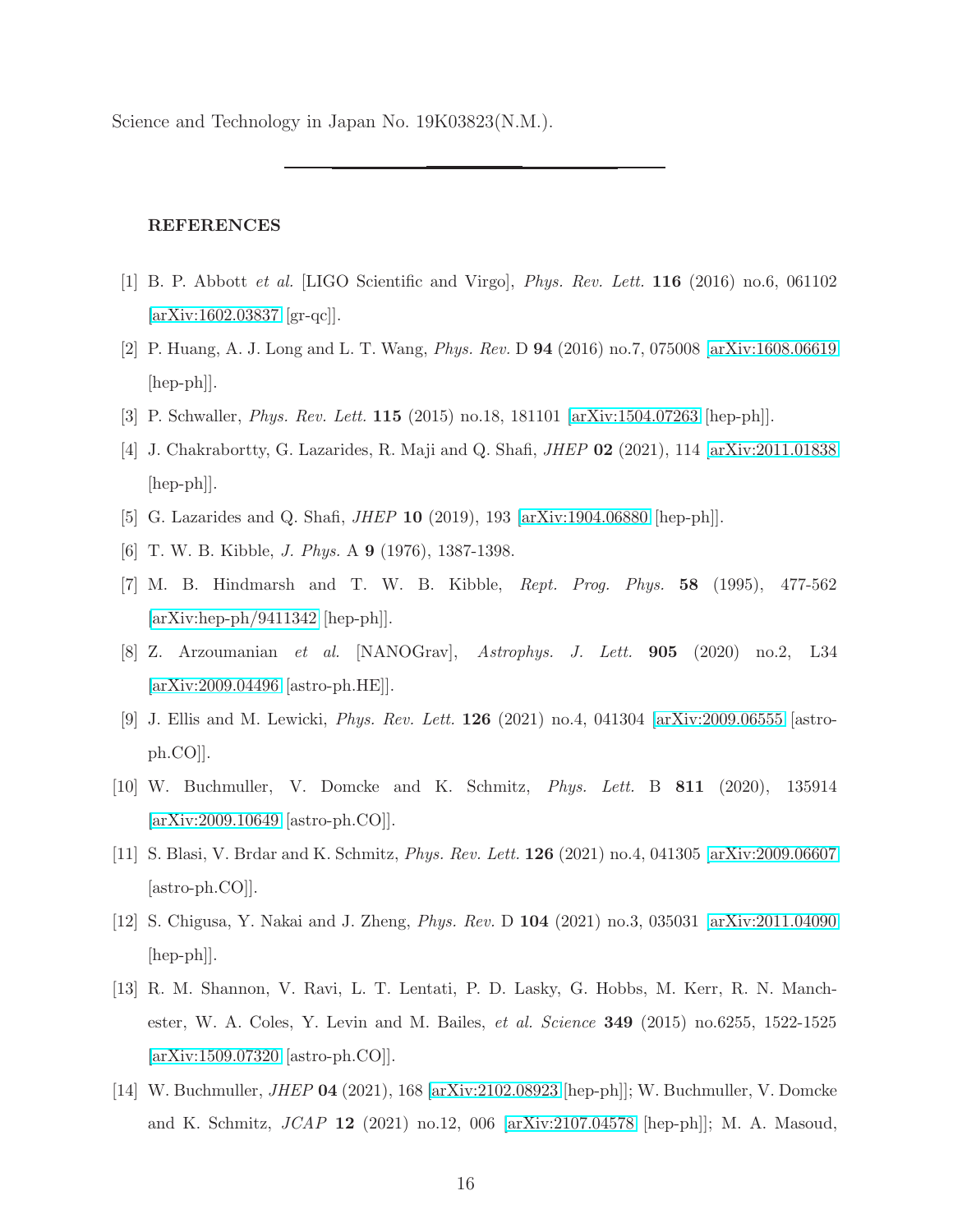M. U. Rehman and Q. Shafi, JCAP 11 (2021), 022 [\[arXiv:2107.09689](http://arxiv.org/abs/2107.09689) [hep-ph]]; W. Ahmed, M. Junaid, S. Nasri and U. Zubair, Phys. Rev. D 105 (2022) no.11, 115008 [\[arXiv:2202.06216](http://arxiv.org/abs/2202.06216) [hep-ph]]; A. Afzal, W. Ahmed, M. U. Rehman and Q. Shafi, Phys. Rev. D 105 (2022) no.10, 103539 [\[arXiv:2202.07386](http://arxiv.org/abs/2202.07386) [hep-ph]]; J. Chakrabortty, G. Lazarides, R. Maji and Q. Shafi, JHEP 02 (2021), 114 [\[arXiv:2011.01838](http://arxiv.org/abs/2011.01838) [hep-ph]].

- <span id="page-16-1"></span><span id="page-16-0"></span>[15] H. B. Nielsen and P. Olesen, Nucl. Phys. B 61 (1973), 45-61.
- <span id="page-16-2"></span>[16] T. W. B. Kibble, G. Lazarides and Q. Shafi, Phys. Lett. B 113 (1982), 237-239.
- [17] A. Achucarro and T. Vachaspati, Phys. Rept. 327 (2000), 347-426 [\[arXiv:hep-ph/9904229](http://arxiv.org/abs/hep-ph/9904229) [hep-ph]].
- <span id="page-16-4"></span><span id="page-16-3"></span>[18] M. Eto, Y. Hamada and M. Nitta, JHEP 02 (2022), 099 [\[arXiv:2111.13345\[](http://arxiv.org/abs/2111.13345)hep-ph]].
- <span id="page-16-5"></span>[19] Y. Nambu, Nucl. Phys. B 130 (1977), 505.
- [20] T. Vachaspati, Phys. Rev. Lett. 68 (1992), 1977-1980 [erratum: Phys. Rev. Lett. 69 (1992), 216].
- <span id="page-16-7"></span><span id="page-16-6"></span>[21] M. James, L. Perivolaropoulos and T. Vachaspati, Phys. Rev. D 46 (1992), R5232-R5235.
- [22] M. James, L. Perivolaropoulos and T. Vachaspati, Nucl. Phys. B 395 (1993), 534-546  $[\text{arXiv:hep-ph}/9212301$   $[\text{hep-ph}].$
- <span id="page-16-8"></span>[23] H. Fritzsch and P. Minkowski, Annals Phys. 93 (1975), 193-266.
- [24] H. Georgi, *AIP Conf. Proc.* **23** (1975), 575-582.
- [25] T. E. Clark, T. K. Kuo and N. Nakagawa, Phys. Lett. B 115 (1982), 26-28.
- <span id="page-16-10"></span><span id="page-16-9"></span>[26] C. S. Aulakh and R. N. Mohapatra, Phys. Rev. D 28 (1983), 217.
- [27] F. Gursey, P. Ramond and P. Sikivie, Phys. Lett. B 60 (1976), 177-180.
- [28] Y. Achiman and B. Stech, Phys. Lett. B 77 (1978), 389-393.
- [29] Q. Shafi, *Phys. Lett.* B **79** (1978), 301-303.
- <span id="page-16-11"></span>[30] R. N. Mohapatra and J. W. F. Valle, Phys. Rev. D 34 (1986), 1642.
- <span id="page-16-12"></span>[31] M. Goodband and M. Hindmarsh, Phys. Lett. B 363 (1995), 58-64 [\[arXiv:hep-ph/9505357](http://arxiv.org/abs/hep-ph/9505357) [hep-ph]].
- <span id="page-16-13"></span>[32] M. A. Earnshaw and M. James, Phys. Rev. D 48 (1993), 5818-5826 [\[arXiv:hep-ph/9308223](http://arxiv.org/abs/hep-ph/9308223) [hep-ph]]; L. Perivolaropoulos, Phys. Lett. B, 316 (1993) 528-533. [\[arXiv:hep-ph/9309261\[](http://arxiv.org/abs/hep-ph/9309261)hepph]].
- <span id="page-16-14"></span>[33] R. A. Battye, G. D. Brawn and A. Pilaftsis, JHEP 08 (2011), 020 [\[arXiv:1106.3482](http://arxiv.org/abs/1106.3482) [hep-ph]]; G. R. Dvali and G. Senjanovic, Phys. Rev. Lett. 71 (1993), 2376-2379